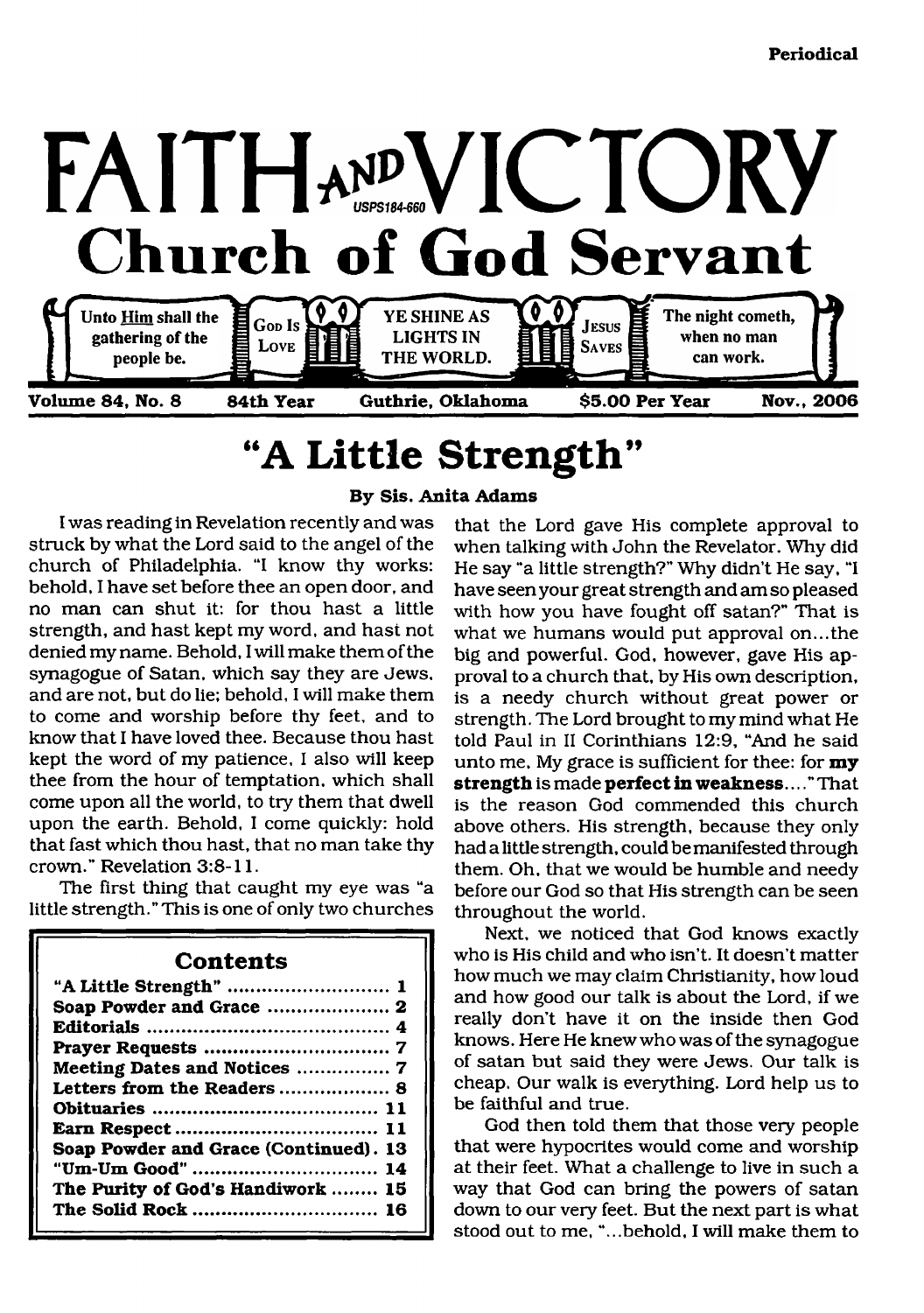come and worship before thy feet, and to know that **I have loved thee."** What a blessing to have God's love showered upon us. Can we grasp what that means? God's love! His approval! His protection! His strength!

Deuteronomy 7:7 'The LORD did not set his love upon you, nor choose you, because ye were more in number than any people; for ye were the fewest of all people:" Here Moses is challenging the people of Israel to realize where they came from and to not become lifted up. Where did the children of Israel come from and why did the Lord choose them? We find that they are descendants of Abraham. And God chose Abraham because He found a man that would listen to Him and follow Him even if it didn't make sense. Just one man and his wife, not a great nation. It looked like his nephew would follow too. God told Abraham to get out of thy country, and from thy kindred, and from thy father's house, unto a land that I will shew thee. (Genesis 12:1.) Abraham didn't even know where he was going but he did what God commanded him to do.

The Lord says of Abraham in Genesis 18:19 "For I know him, that he will command his children and his household after him, and they shall keep the way of the LORD, to do justice and judgment;..." God saw a man here that not only lived the life himself but also taught it to his children and his whole household. No doubt that included servants and workmen. He didn't keep his candle under a bushel but he let it shine for all to see and not only for them to see but he taught them in the paths of the Lord so that those after him followed the Lord.

Here again, it wasn't the great and powerful. They were just one household. They started out with two households but Lot decided to go elsewhere, so it was reduced to one. And God chose that one household to set His love upon. My desire is that I will always be listening to the voice of the Lord and following His commands.

I don't only want to follow His commands myself but I also want to command my children, yea and my whole household to follow the Lord.

Another thing we must notice is that it was up to the Lord to make a great nation out of the descendants of Abraham. Abraham couldn't have made himself a great nation even if he wanted to. The promise from God was to Abraham and Sarah's children and they only had one. Isaac only had two. That doesn't sound like much of a nation. Abraham never saw the mighty nation develop in his lifetime but he kept his life in the hands of God. We cannot strive to be great in ourselves. Our duty is to **have a little strength** and let the Lord's strength and power do the work.

The church of Smyrna was the other church that the Lord gave complete approval. In Revelations 2:9-10 the Lord said, "I know thy works, and tribulation, and poverty, (but thou art rich) and *I know* the blasphemy of them which say they are Jews, and are not, but *are* the synagogue of Satan. Fear none of those things which thou shalt suffer:...be thou faithful unto death, and I will give thee a crown of life.

Once again, it is not to human standard that we see God putting His love and approval on. Humans will brag about how big their church is; how they built a big new church without going into debt; how they are doing this outreach entertainment and that outreach method and helping the church to grow by leaps and bounds. God however, set **His love** on a poor, needy church, but because they were depending on God, keeping His commandments, and were living right in the midst of hypocrisy, God said they were **rich.** To have God say we are rich is the epitome of success. No matter how much man may approve or the applause we may get, if God doesn't say we are rich then our life is a failure. I want God's success in my life, even though I may appear poor and insignificant to the world.

## **SOAP POWDER AND GRACE By Sis. Patricia Rhodes**

<del>▁▁▁▂<sub></sup></sub></del><sub></sub><sub></sup><sup></sup><sup></sup></sub>

<span id="page-1-0"></span>When I was growing up in the 1950's and best product and that it cleaned better than the 60's, there was a limited selection of laundry others. It was the product that she felt met her detergents on the grocery shelves. Although needs for laundering. One day, when I was there was *Tide, All*, *Trend, Oxydol,* and a few about 15 years old, my mother sent my two others, my mom was sold on *Cheer* and that was siblings and me to the grocery store to get her all there was to it. She felt that *Cheer* was the favorite detergent, "soap powder," as she called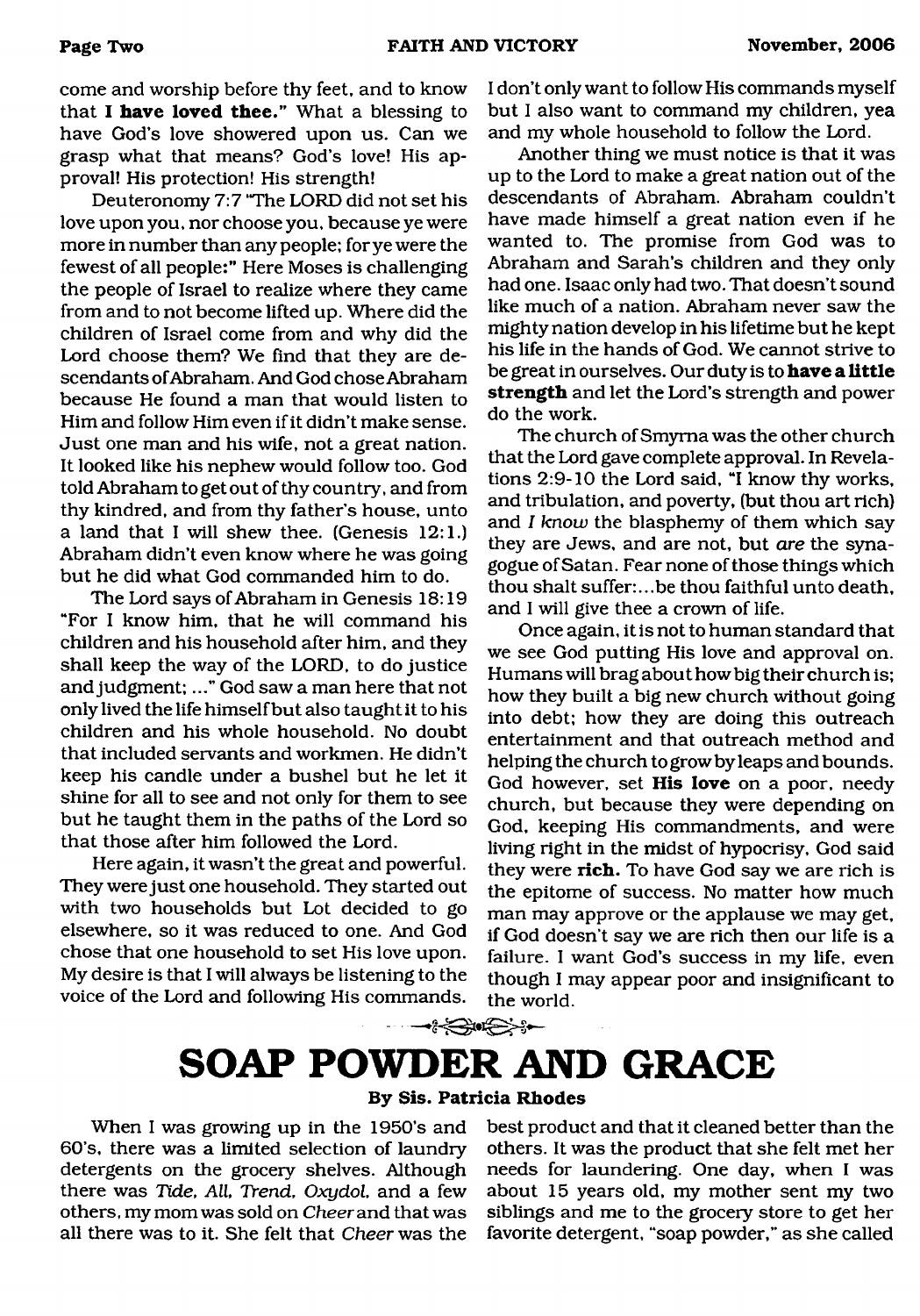it. I decided that she should try *Tide,* since I thought that I knew more than she did, being a teenager. When we returned home, we were soon on our way back to get Mom's beloved *Cheer* soap powder! What was I thinking? She was sold on *Cheer.*

Now-a-days, all types of *Cheer* products are available, for whatever is needed, to get clothes cleaned. There is a *Cheer* product for every laundry situation, it seems: Cheerpowder, *Cheer* liquid. *Cheer* free and gentle. *Cheer* extra cleaning, *Cheer* clean scent. *Cheer* fresh linen, *Cheer* color guard, *Cheer* dark colors, *Cheer* true fit, *Cheer* complete, etc.

And so it is with grace. There is a grace specifically for every situation that we encounter. Grace is the free and unearned favor of God; an act of kindness or compassion beyond what is due; an enabling power sufficient for success and victory; an indispensable gift from God for development, improvement and courage. God is the only source whereby we receive grace. Without the grace of God, certain limitations, weaknesses, flaws, impurities and faults cannot be overcome. Therefore, it is necessary to grow in the grace of added perfection, completeness and flawlessness.

There are various kinds of God's grace given to us at different times, for different needs.

We would remain in darkness if it were not for God's *convicting grace*. The thief on the cross, the Philippian jailer and the prodigal son would have been lost had it not been for convicting grace. "And when he came to himself, he said,...I will arise and go to my father,..." Luke 15:17 and 18. "...God commendeth (presented to us without anything in return) his love toward us, in that, while we were yet sinners, Christ died for us." Romans 5:8.

We are *saved through grace.* It is not of works. It is the gift of God. (Ephesians 2:8-9.) There is nothing we could have done to save ourselves. "For the grace of God that bringeth salvation hath appeared to all men," Titus 2:11. Grace is God's plan of salvation by His forgiving mercy, not by our works. "The grace of God that brings salvation, And teaches righteousness, Appeareth unto every nation, Their darkened souls to bless."

After a person is saved, he needs more *grace to grow* as a Christian. He needs to develop Christ-like habits and bring his life into harmony with the Word of God. We are exhorted to

"...grow in grace, and in the knowledge of our Lord and Saviour Jesus Christ...." II Peter 3:18. When we grow in grace we are living more with the love of God, and experiencing a closer, intimate relationship with Him. "And the Lord make you to increase and abound in love..." I Thessalonians 3:12. It is essential to grow in the knowledge of God by possessing the fruit of the Spirit (Galatians 5:22-23), "being fruitful in every good work and increasing in the knowledge of God;" Colossians 1:10. "His wondrous grace is all sufficient, And hours of deepest need Are sanctified by God omniscient, If we His promise plead."

We need *protecting grace,* protection from self, sin, the world, evil spirits, false doctrine and satan himself. For this reason, God "...preserveth the way of his saints," Proverbs 2:8. The Lord is faithful to preserve us during the oppositions of satan, sending His forces of angels, to protect us, minister to us, encourage us and strengthen us. David was assured of God's protecting grace when he said, "I will both lay me down in peace, and sleep: for thou, Lord, only makest me dwell in safety." Psalms 4:8. Both spiritual and physical protection is from the Lord.

"Within the heart his grace abounding Will give us power to reign; Thro' Jesus, when the foe's surrounding, The vict'ry we shall gain."

Since we are saved by grace, we are *kept by grace.* We are kept by the power of God, Who is able to keep us from falling, and to present us faultless. (Jude verse 24.) We have to be able to trust the Lord for keeping grace. If we do not trust Him, He is unable to keep us. When we doubt, we are discrediting God's keeping power. We "are kept by the power of God through faith..." I Peter 1:5. When we totally rely on and commit to the Lord, the shield of faith will ward off the fiery darts of satan. When the enemy comes in like a flood and we need love, patience, meekness, etc., we find that spontaneous grace welling up from within. Grace will rise up to meet the need. God's keeping grace operates and will do exceeding abundantly beyond the realm of what we can ask or think, according to the power that works in us. (Ephesians 3:20.) "Our Father grace and glory giveth In blessings manifold; From him who pure before him liveth, No good will he withhold."

God's *sustaining grace* gives us that special power when we are weak. "...My grace is (Continued on page 13.)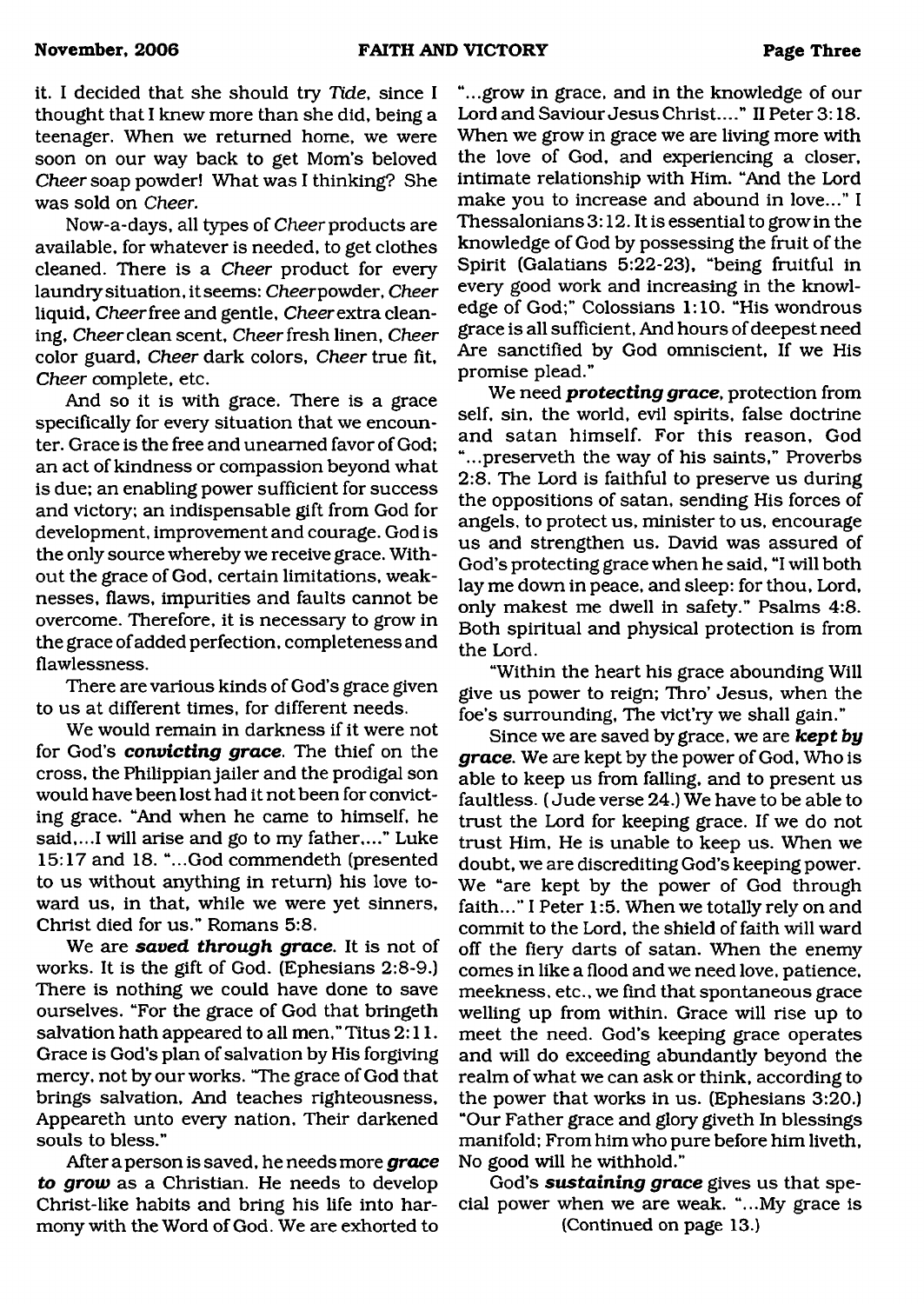## **FAITH AND VICTORY 16 PAGE HOLINESS MONTHLY** -------

This non-sectarian paper is edited and published in the interest of the universal CHURCH OF GOD each month (except August of each year, and we omit an issue that month to attend camp meetings), by Willie Murphey, and other consecrated workers at the FAITH PUBLISHING HOUSE. 4318 S. Division. Guthrie. OK 73044 (USPS184-660).

#### **(Periodical postage paid at Guthrie, OK)**

| Statement of Ownership, Management, and Circulation                                                                                                                                                                                                                                                                                                            |                                                                                    |                                                                             |
|----------------------------------------------------------------------------------------------------------------------------------------------------------------------------------------------------------------------------------------------------------------------------------------------------------------------------------------------------------------|------------------------------------------------------------------------------------|-----------------------------------------------------------------------------|
| Publication Fabri                                                                                                                                                                                                                                                                                                                                              | $\overline{\mathbf{z}}$                                                            | <b><i>A Program</i></b>                                                     |
| PAITH AND VICTORY<br><b>I have Frequency</b>                                                                                                                                                                                                                                                                                                                   | $s a  +  s s $ o<br>œ                                                              | SEPTEMBER 28, 2006<br><b>Substitution Property</b>                          |
| MONTHLY (EXCEPT AUGUST)                                                                                                                                                                                                                                                                                                                                        |                                                                                    |                                                                             |
| F. Company Name<br>g Alisens at Krisin Diliga at Hapisal                                                                                                                                                                                                                                                                                                       | an chiat perdany (Street, cds, clouring, seater, and L'arriv)                      | $\frac{1}{2}$                                                               |
| FAITH PUBLISHING HOUSE INC<br>4318 S DIVISION - GUTHRIE - LOGAN COUNTY - OK 73044                                                                                                                                                                                                                                                                              |                                                                                    | MILLIE MURPHEY.                                                             |
| If Gungmin Nating Address of Healquaners or General Business Office of Publisher (Notare                                                                                                                                                                                                                                                                       |                                                                                    | 14051 282-1479                                                              |
| SAME AS LINE #4                                                                                                                                                                                                                                                                                                                                                |                                                                                    |                                                                             |
| 0. Audi huama salo Complano Malong Auknowas or Publisher, Editor, and Manusens Editor (Do not beans black)                                                                                                                                                                                                                                                     |                                                                                    |                                                                             |
| Published Church of<br><b>STANDARD PARTS ARRAIG</b>                                                                                                                                                                                                                                                                                                            |                                                                                    |                                                                             |
| SAME AS LINE #7                                                                                                                                                                                                                                                                                                                                                |                                                                                    |                                                                             |
|                                                                                                                                                                                                                                                                                                                                                                |                                                                                    |                                                                             |
| <b>WILLIE HURPHEY</b><br>FAITH PUBLISHING HOUSE INC, 4318 S DIVISION, GUTHRIE OK 73044                                                                                                                                                                                                                                                                         |                                                                                    |                                                                             |
| Managing Boiler (Marie and complete maning add                                                                                                                                                                                                                                                                                                                 |                                                                                    |                                                                             |
| SAME AS ABOVE                                                                                                                                                                                                                                                                                                                                                  |                                                                                    |                                                                             |
| יתונות והייתה המוריקות, שם קראות מוריקות והייתה המוריקות של המוריקות והמוריקות ב-2 מינוגה הייתור הייתה ובין המ<br>באורך ה-6 שהייתה שבית המוריקות המוריקות של המוריקות המוריקות המוריקות המוריקות בשנים והמוריקות המוריקות במוריק                                                                                                                               |                                                                                    | ry boltoma by br<br>Children of the                                         |
| by a version<br>sing 1 personal<br>ut by a park versi<br>.<br>Parties and addresses of its ride-alpha owner, it consist<br>इस्को बार्जन केवा जनगण में शाह सर्वालक्षेत्रक व patiened by a                                                                                                                                                                       | e grang gripesane<br>aree dit Pasther in<br>e bret, greatek<br>10 martenna 1<br>s. |                                                                             |
| Pus Hang<br>$\sim$<br>k.                                                                                                                                                                                                                                                                                                                                       |                                                                                    | <b>Construction Construction</b>                                            |
|                                                                                                                                                                                                                                                                                                                                                                |                                                                                    |                                                                             |
|                                                                                                                                                                                                                                                                                                                                                                |                                                                                    |                                                                             |
|                                                                                                                                                                                                                                                                                                                                                                |                                                                                    |                                                                             |
|                                                                                                                                                                                                                                                                                                                                                                |                                                                                    |                                                                             |
|                                                                                                                                                                                                                                                                                                                                                                |                                                                                    |                                                                             |
| 11 Income Brastmasors, Martyagin și anul Other Saburg Habbert Dame<br>- maturig 1 Porcent di Infa a de Arnoak of Bonds, Martyngolf, In<br>- Other Securities, Il Prate, 1968, Infa                                                                                                                                                                             | <b>Continued State</b>                                                             |                                                                             |
| a mam<br>$\sim$ 10 $\sim$                                                                                                                                                                                                                                                                                                                                      | Complete Modely Autorss                                                            | <b><i>Contractor Services</i></b><br>.                                      |
| THIS IS A NON-STOCK, NON-PROPIT, RELIGIOUS AND CHARTTABLE CORPORATION                                                                                                                                                                                                                                                                                          |                                                                                    |                                                                             |
| contractors.<br>The Status play completion by restprate a game along authorized to med all mospools called (Chock are r                                                                                                                                                                                                                                        |                                                                                    |                                                                             |
| i el essi unu<br>enchant, und ranguede saak<br>-----<br>The purpose, fully<br>32 Flori Post Cham<br><b>ا پہنچ کا سو</b><br>U Hiss Chungiez Dunng Pricede of 12 Months (Pub                                                                                                                                                                                     | n ke t<br>.<br>The moth flux stateshoot of<br>بادات المربوب                        |                                                                             |
| n Tale<br>u Pe                                                                                                                                                                                                                                                                                                                                                 | <b>Colorado Colorado</b><br>المعدلة الحد                                           |                                                                             |
| <b>FAITH AND VICTORY</b>                                                                                                                                                                                                                                                                                                                                       | SEPTEMBER 2006                                                                     | of Employees<br>Nearest 10 Prix                                             |
| Extent and Nature of Circuist                                                                                                                                                                                                                                                                                                                                  | Average No. Cupus Each lean<br>During Procoding 12 Months                          |                                                                             |
| Total Nurritier (2 Copies, that press nint                                                                                                                                                                                                                                                                                                                     | 2411                                                                               | 2456                                                                        |
| (1) Pacifies enter Darvie County trail behind played on.<br>[11] Pacifi 1611 (ancient american) play and and any operation                                                                                                                                                                                                                                     | 2007                                                                               | 2048                                                                        |
| (2) The County Summaring Stated on Form 3541<br>iraal ahbu<br>Roqaasiicz<br>Colsiaal                                                                                                                                                                                                                                                                           | 48                                                                                 | 51                                                                          |
| (1) Sales Frough Daams and Camps, Etnis Venton                                                                                                                                                                                                                                                                                                                 | $\mathbf o$                                                                        | Ü                                                                           |
| 41 Eliner Clesses Maded 1 Hrough the USPS                                                                                                                                                                                                                                                                                                                      | 55                                                                                 | 61                                                                          |
| $\begin{array}{l} \hline \text{In a 1.5,} \text{In a 1.5,} \text{In a 1.5,} \text{In a 1.5,} \text{In a 1.5,} \text{In a 1.5,} \text{In a 1.5,} \text{In a 1.5,} \text{In a 1.5,} \text{In a 1.5,} \text{In a 1.5,} \text{In a 1.5,} \text{In a 1.5,} \text{In a 1.5,} \text{In a 1.5,} \text{In a 1.5,} \text{In a 1.5,} \text{In a 1.5,} \text{In a 1.5,} \$ | 3110                                                                               | 2160                                                                        |
| rea<br>is si<br>$\sim$<br>ou Curry, as Mains on Farm 3541<br>$\sim$ $\sim$                                                                                                                                                                                                                                                                                     | $\mathbf{o}$                                                                       | ۰                                                                           |
| E.<br>(2) in County of Slowe on Form 2641                                                                                                                                                                                                                                                                                                                      | $\mathbf{U}$                                                                       | ٥                                                                           |
| n era<br>[22] Other Clausus Market Freeigh the USPS                                                                                                                                                                                                                                                                                                            | $\mathbf 0$                                                                        | o                                                                           |
| $\sim$<br>مسد<br>فقالنا عجاجته<br>in a utermant)<br>$^{ce}$                                                                                                                                                                                                                                                                                                    | 17                                                                                 | 6                                                                           |
| tetal From Distribution (Sum of The and The )                                                                                                                                                                                                                                                                                                                  | w                                                                                  | 6                                                                           |
| Tour Distribution (Sum of the and 150)                                                                                                                                                                                                                                                                                                                         | 2127                                                                               | 2166                                                                        |
| Concentration Distances                                                                                                                                                                                                                                                                                                                                        | 284                                                                                | 290                                                                         |
| والأحاضر المكادات والتكاد لطما                                                                                                                                                                                                                                                                                                                                 | 2411                                                                               | 2456                                                                        |
|                                                                                                                                                                                                                                                                                                                                                                | 1001                                                                               | 100%                                                                        |
| Avrilini Paul Andres (Seguintino L.)<br>(156-Genderd by 1941 Arhun 190)<br>Publication of Statement of George pres                                                                                                                                                                                                                                             |                                                                                    |                                                                             |
| N WELDWALE NOVERHER 2006<br><b>Richardson request</b><br>wasa Marager, ar Owner<br>they are the off pay Pupility by                                                                                                                                                                                                                                            | a china poblacio                                                                   | كاواجبابه عادا الواطرية<br>$\overline{m}$                                   |
| Wacuden<br>ad ieru <u>2 maart ag 10</u>                                                                                                                                                                                                                                                                                                                        |                                                                                    | L<br>スラ レや                                                                  |
| 'n.                                                                                                                                                                                                                                                                                                                                                            | sland that anyone who kereans san<br>19 km<br>n israele<br>د عدد د ه               | or modulating information on this form<br>FILL WAS PIL STORE CALL WATCH ONE |

The *Faith and Victory* (USPS184-660) is published monthly, except August, for \$5,00 per year by:

**FAITH PUBLISHING HOUSE P. O. Box 518, 4318 S. Division, Guthrie. OK 73044 Office phone numbers: 405-282-1479, 800-767-1479; fax number: 405-282-6318. Internet address: <http://www.faithpublishing.com>**

**(Periodical postage paid at Guthrie, OK.)**

**Postmaster: Send address changes to:** *Faith and. Victory,* **P. O. Box 518, Guthrie. OK 73044.**



"And God made two great lights; the greater light to rule the day, and the lesser light to rule the night: *he made* the stars also. And God set them in the firmament of the heaven

to give light upon the earth, And to rule over the day and over the night, and to divide the light from the darkness: and God saw that *it was* good." Genesis 1:16-18.

The creation of light for mankind has been a blessing that has given many benefits. Day after day the sun shines upon the earth and brings light and warmth to an otherwise dark, cold region of space. The cycle of life that we have become so familiar with could not exist in its present form without its life-giving rays. The energy that we use to heat and light our homes can be traced back to its powerful radiance. Due to the different angles that the earth presents to the sun our weather patterns change giving us the various seasons throughout the year. Vegetation requires the light of the sun to grow and animal life is very dependent on vegetation for food. Truly the wonderful influence we receive from the sun is so intricately intertwined with our existence that this short paragraph could not begin to describe the benefits we derive from this majestic creation of God.

The Scripture says these two great lights were set in place to **"...give** light upon the earth...." Unless the particles of light energy that continually burst upon us delivering their warmth were sent forth we would not be able to enjoy the rich blessings of life. God saw that His creation including this process of giving light was good and we certainly would agree.

In Matthew 5:15 Jesus presented an illustration of one lighting a candle and then placing it on a candlestick or a lamp stand to give light to all that are in the house. He also presented the very harmful possibility of one placing the candle under a bushel and restricting its illumination effectively leaving the whole house in darkness. We know that the enemy of our souls would desire to place this "bushel" over every person that has received the gospel light. Sadly it seems that the "bushel" has been placed over many today and as a result many others are left in darkness and some are no doubt languishing in eternal night. The Lord would have His people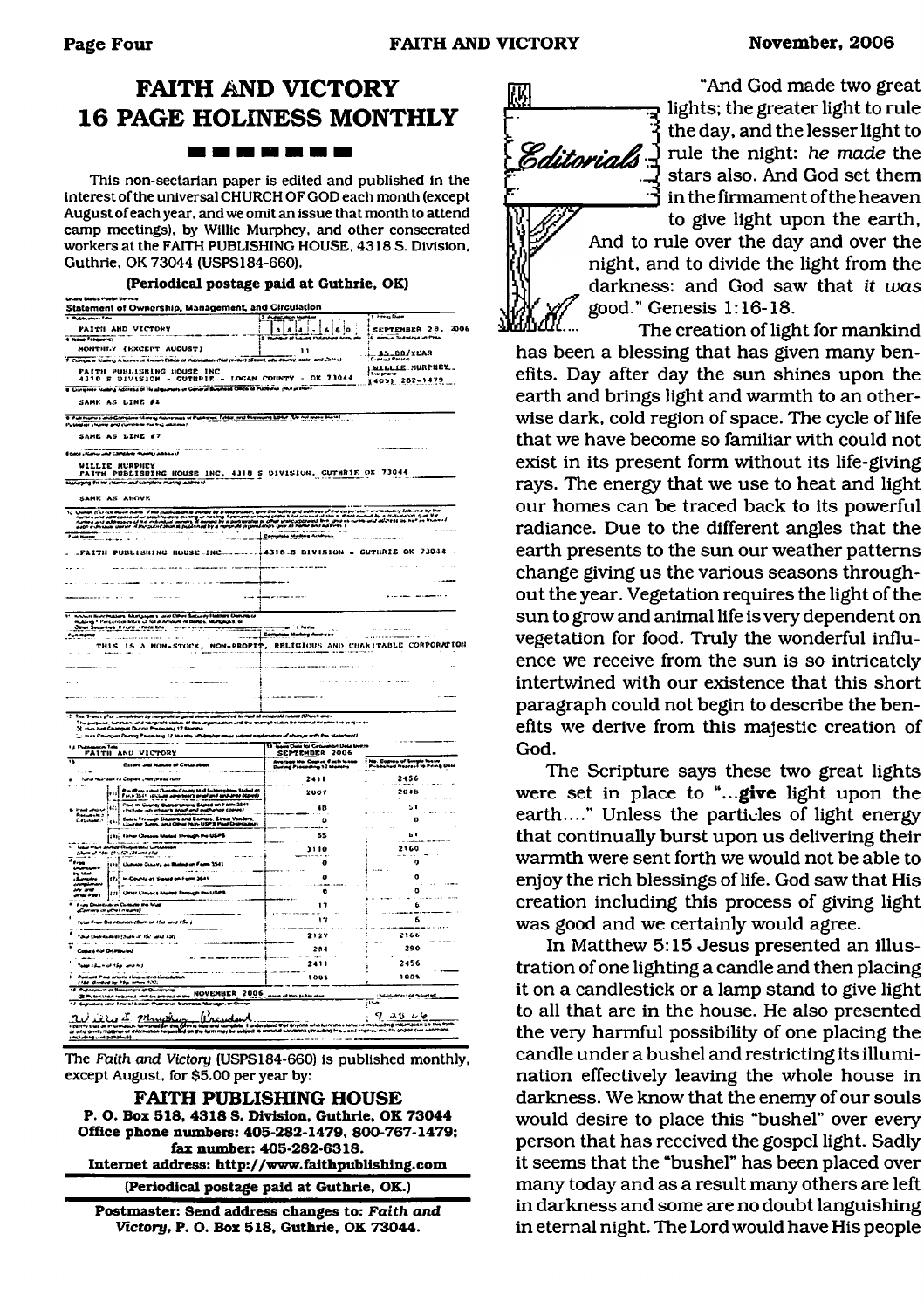to be a shining light, warming and giving forth the glorious rays of God's love to the whole world.

There may be a variety of reasons why one would allow the light of understanding to be hidden from others. It could be that one is not fully persuaded in their mind about the truth God has revealed to them. They may know what is right because they have been taught the truth from their childhood but the enemy has brought questions to cloud their minds. The resulting cloud of confusion obscures the light of truth. When one is in this condition there soon comes rationalizations that cause them to feel justified in not fully measuring their life to the gospel of Jesus Christ and their unwillingness to obey plunges them into a deep state of darkness.

All of us must be careful to not allow the devil to cloud our testimony with questions and rationalizations. It is one of his popular tricks to damage our spirituality and isolate the truth from the world. When questions arise we should seek to know the mind of Christ. During this process we should be fully resigned to do His will whatever it may be. When He reveals His will to us then the matter should be settled. The enemy does not want the matter settled so absolutely and he wants to continue the debate. Therefore we must "gird up the loins of our mind" and rebuke the enemy and end the controversy. The truth has been revealed to us and we must stand on it. The Light then clearly shines forth to the world.

Another reason the light of knowledge is hidden is because people are ashamed of the humble path that Jesus trod. They may sincerely desire the blessings of salvation but are not willing to bear the scorn of their associates. They may be like Nicodemus and want to come to the Master by night to keep their faith concealed from those who would not approve. Most of the reasons for being ashamed are indicative of a measure of pride in the heart. The glory of Christ will never be able to radiate in its beauty from a vessel that is stained with pride. Not only will the light be hidden but the message will become twisted and presented from an earthly viewpoint which is displeasing to the Lord. John identifies the pride of life with the other lustful things of this world that will pass away. "For all that is in the world, the lust of the flesh, and the lust of the eyes, and the pride of life, is not of the Father, but is of the world. And the world passeth away, and the lust thereof: but he that doeth the will of God abideth for ever." 1 John 2:16-17.

There is another class of people who perhaps keep their profession of faith in Christ somewhat of a secret from the public officials for fear of persecution. We have not had to face very much serious persecution in this country but in some countries it is a matter of life or death to publicly pronounce your belief in Christ. We should be challenged by those who are willing to risk their lives for the sake of the gospel. Those who are facing these kinds of circumstances should be reassured that Christ will be with them even in the midst of their persecution. They will never be abandoned by the One Who loves their soul. When a faithful child of God suffers for what is right the witness of Christ will undoubtedly shine brightly before many others. We have many examples in the Scriptures of those who "... loved not their lives unto the death." Revelation 12:11. In periods of history when persecution was severely inflicted upon God's people the testimony of Christ burned brightly. The great efforts to extinguish the Light were counterproductive and caused many others to come to Christ.

It is time for all saints of God to arise and trim their lamps so the light of the gospel can shine forth in its purity and in holiness. The excesses of the flesh that we may have indulged in should be trimmed off so the flame of Christ can be revealed to all of the house. The hurts, disappointments and failures of the past should be likewise disposed of because the glory of God would like to fill those areas in your heart and life with greater victory. Doubts, fears and questions should be replaced with faith, hope and "thus saith the Lord."

Some folks are suffering under a heavy blanket of despair. What a hindrance to the gospel this tool of the devil is. Pray the Lord to give deliverance and in faith rebuke the enemy that you face in the name of the Lord. Don't allow him to continually keep you in a dark valley. Focus your mind on encouraging things that are from above and engage yourself in the work of the Lord. Through active faith the Lord will bring you out.

Anything that may come into a person's life and hinder their relationship with God will ultimately diminish the intensity of their light. Therefore, we should be careful and temperate in all things. We want Christ to shine in us each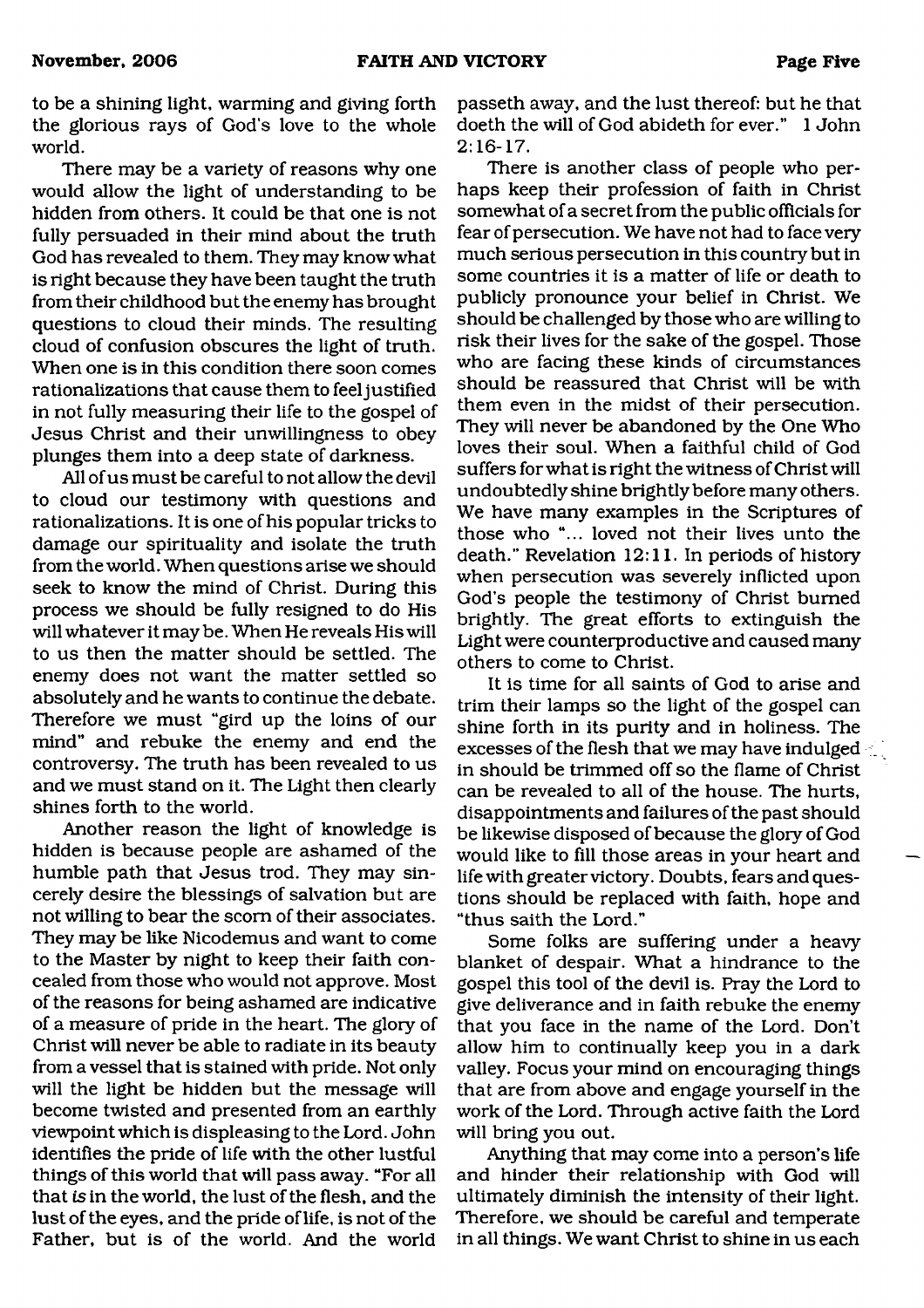day and His life changing rays can only shine forth from us when our flesh is crucified and our will is in submission to the will of the Father.

There should be no need for us to be in the sad condition of those mentioned in (Isaiah 59:10) who grope for the wall like the blind and stumble at noon day as in the night. Come to the Lord and let Him fill you with glorious light. Be a part of the blood washed band that have left the sinful ways of the world and are walking and rejoicing in the freedom of Jesus Christ. Proverbs 4:18 gives this beautiful description of the saints of God. "But the path of the just is as the shining light, that shineth more and more unto the perfect day." May this be the glorious experience and testimony of each reader.

The Lord has enabled us to replenish our supply of the book entitled, *A Saloonkeeper's Daughter Saved.* This 15-page booklet by Bertha Mackey relates how God healed her body and led her to a true experience of salvation. Bertha's sister died when she was 16 years old and the Catholic priest convinced her parents that she died because they had not given her to the church to become a nun. As a result, a year later, Bertha was sent to the nunnery with the mistaken idea that she would provide salvation for her family. While at the convent she witnessed many horrible things and determined to escape. Her decision brought much persecution and hardship but one night God met her at an altar of prayer. Later she had the joy of seeing her mother enter into rest with Jesus. Her mother left this testimony in the presence of the priest, that for fifty years she had prayed on her prayer-beads, going to confession, but never finding any relief until now, and that only through the blood of Jesus she was made clean.

This book is now bound in heavy paper cover and is available from this office for 50 cents.

Several years ago we printed a book entitled, *A Hive of Busy Bees,* by Effie M. Williams. In June of 1995 a large flood washed through the Print Shop building and destroyed the negatives to this book as well as a number of other books. Since that time the Lord has blessed us with a new printing facility and as time permits we have been working on some of these books that were lost in the flood. We are thankful that this book, especially written for children, is now in print again. It is a 127-page book bound in a heavy paper cover. It contains many silhouette style pictures that have been modified for this edition. These character-building stories relate the interesting activities of two children named Don and Joyce who spend the summer at their grandparents farm and should find a welcome place in the homes of all Christian parents. Some of the chapter titles are *How It Happened, The Sting of the Bee, Bee Obedient, Bee Honest, Bee Truthful, Bee Kind, Bee Polite, Bee Gentle, Bee Helpful, Bee Grateful, Bee Loving, Bee Content, Bee Prayerful* and *Home Again.*

This book is available from this office for \$3.00. Shipping charges at the rate of \$1.00 for the first dollar of merchandise and ten cents per dollar thereafter apply for mailed copies. You may call us at 1-800-767-1479 to place your order or write us at Faith Publishing House, P.O. Box 518, Guthrie, OK 73044. We can also be contacted through our email address: wemurphey@yahoo. com.

We appreciate those who have taken the time to write a testimony of how God has been good to them. If the Lord inspires you to write about His blessings or reveals a precious thought from Heaven, please send it in. It can be a great help to others. This paper is devoted to bringing glory to the name of the Lord, encouragement to His Saints and enlightenment to all.

In the September issue we mentioned the dramatic increase in the price of paper. The paper we purchased at that time will be finished with the publication of this issue. We are thankful that the Lord helped us to obtain a couple more skids of 60 pound offset and three skids of 50 pound offset from an outside source at less that half the current price our regular supplier is charging. Our regular paper supplier was in the shop recently and offered us two more skids of 50 pound paper that they were closing out of at a slightly discounted price. We agreed to purchase them also. This work is in the hands of the Lord and He has been faithful through the years to supply our needs and we are truly thankful. Often the Lord chooses to work through His people to meet these needs and we are likewise grateful for those who respond to His voice. May each of us be in the place where we can hear the faintest whisper of the Holy Spirit. Then our lives will be wonderfully blessed and His Church will go forth with victory.

> —Bro. Willie E. Murphey [wemurphey@yahoo.com](mailto:wemurphey@yahoo.com)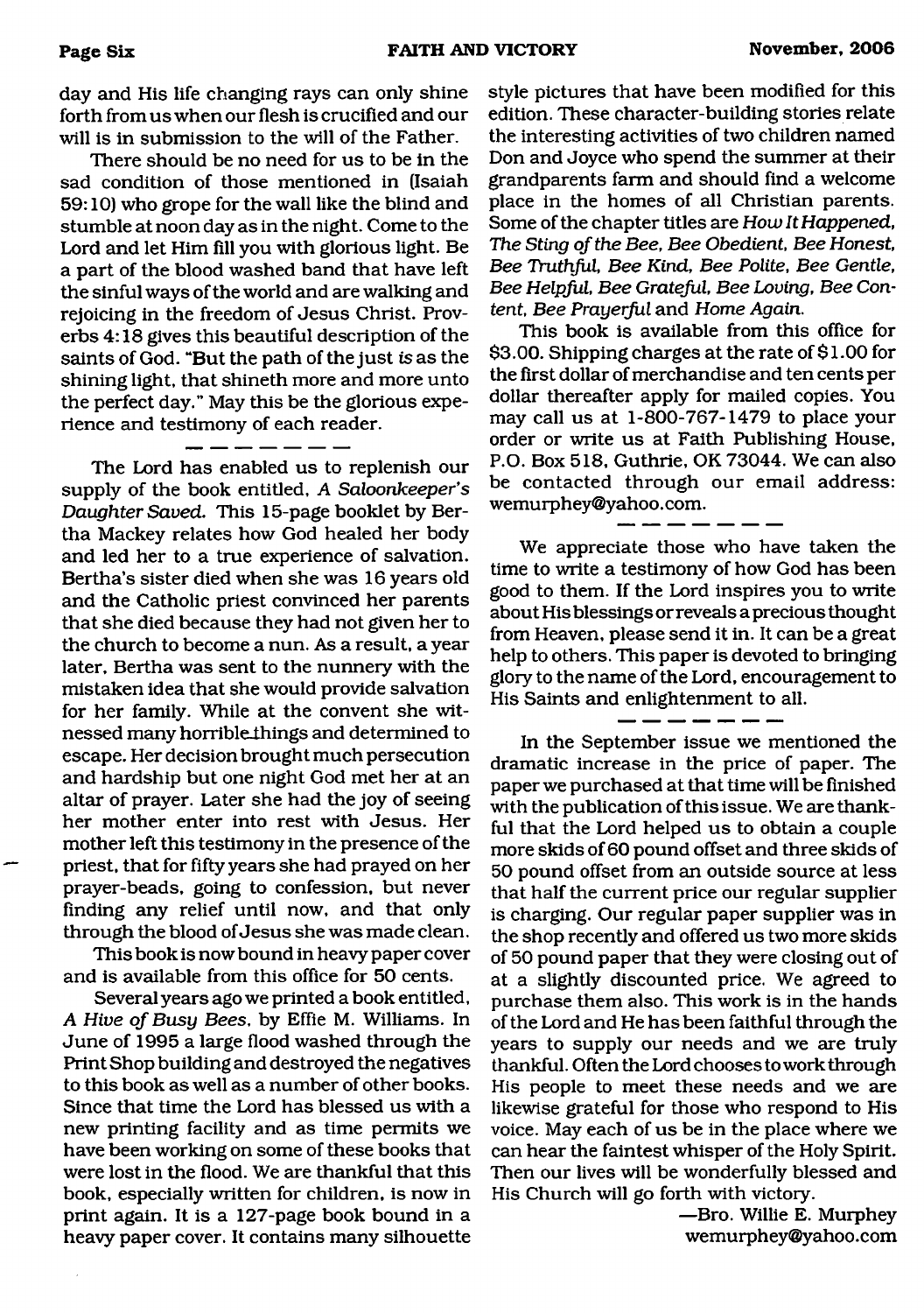

LA—Please remember me in your prayers.<br>My love, —Sis. Marie Mitchell -Sis. Marie Mitchell

WV—Keep me on your prayer list. My legs and feet are very painful to me. I can hardly stand the covers on them at night. God bless<br>vou all. -Sis. Melba Powell -Sis. Melba Powell

SC—Please remember my daughter. Sis. Cheryl Smith, in prayer. She has some serious physical needs. —Sis. Helen Underdown

CA—Dear Bro. Murphey: We thank God for His blessings everyday. I would like to thank the Saints for all their prayers. I had requested prayer for Otis Revels, due to his heart condition. *(Printed in September*.)He had successful heart surgery this month and is recovering at home.

Ellen Bennett who has had a long time illness has begun working again for the past four weeks, which she has not done in almost ten years. Praise God!

My Brother, Paul, is also doing well and seems like his old self. He got some much needed rest and time to heal.

Please keep Emma McElroy in your prayers and thank you all, God Bless, —Bro. Don Viser

## **Standing Prayer Requests**

Bro. Carlos Arriaga Sis. Dorothy Burditt Sis. Mamie Butcher Sis. Gladys Cashio Sis. Helen Carson Joseph Chandler Sis. Waneta Creel Sis. Evelyn Fredrickson Bro. Troy Gentry Sis. Juliette Lounds Sis. Marie Mitchell Sis. Melba Powell Sis. Anna Severs Sis. Cheryl Smith Bro. Michael Smith The Mitch Taylor family

### **MEETING DATES**

**Loranger, LA (Assembly)**—November 22-26 **California State (Pacoima)**—December 22-31 **Oklahoma State (Guthrie)**—December 22-31

 $\rightarrow$   $\rightarrow$   $\rightarrow$   $\rightarrow$   $-$ 

### **MEETING NOTICES**

#### **LORANGER, LA, ASSEMBLY MEETING**

Lord willing this meeting will begin Wednesday evening, November 22, with services twice daily through Sunday, November 26. Come for a blessing and please support this meeting in your prayers.

There is a dormitory for the sisters and one for the brothers. Power and water hook ups are available for those with campers. Meals will be served and expenses met by freewill offerings.

From Loranger, go two miles south and about three and one-half miles east on Hwy. 40.

For those travelling 1-55, the grounds are about 10 miles east of the Tickfaw exit (take Hwy. 442 east which runs into Hwy. 40).

For more information, contact Carlos Doolittle at (985) 878-8122. The chapel phone is (985) 878-2788.

#### **CALIFORNIA STATE ASSEMBLY MEETING**

The California State Assembly Meeting will be held this year from December 22, 2006 to December 31,2006 at the campgrounds located at 12312 Osborne Place, Pacoima, CA 91331. The first service will begin 7:30 p.m. Friday, December 22nd, with three services daily thereafter. For more information, please contact either the Sunset Guest Home at (818) 899-2022, Bro. Paul Phillips at (661) 251-6956, or Bro. Herbert Clay at (818) 897-1396.

#### **OKLAHOMA STATE ASSEMBLY MEETING**

The Oklahoma State Assembly Meeting of the Church of God will be held at Guthrie, OK, from December 22 to December 31. A hearty welcome is extended to all to attend this annual gathering of God's people in the central area of the U.S. The first service will be held Friday evening, December 22, at 7:30 p.m. Daily worship services throughout the remainder of the meeting will start at 10:30 a.m., 2:00 p.m., and 7:30 p.m. There will also be morning prayer services and youth services, the time of which will be announced at the meeting.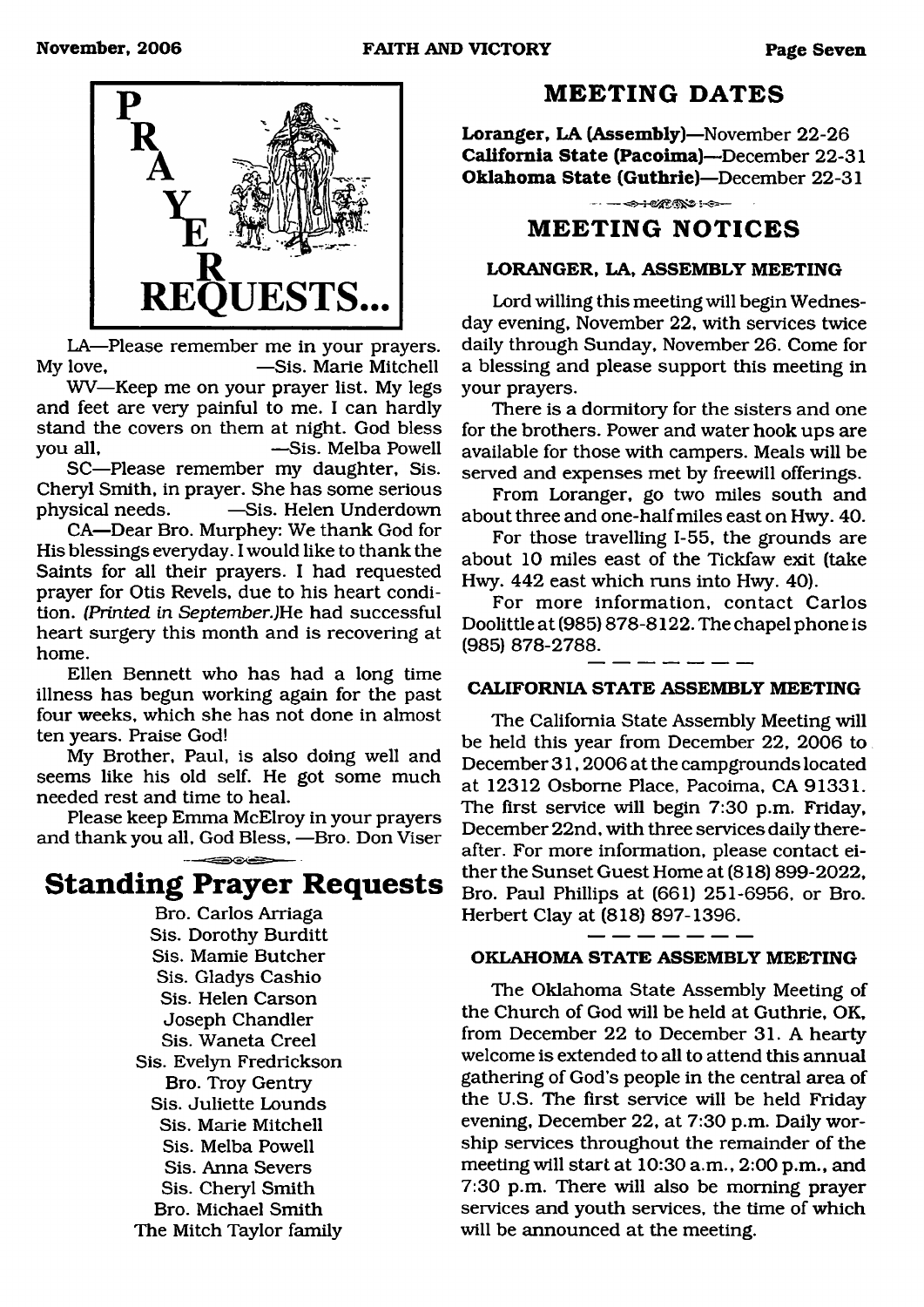The campgrounds are located east off of Sooner Road on Lake View Road, which is a little over four-tenths of a mile south of the intersection of South Division and Sooner Road. All who come will be cared for. The expenses of the meeting will be met by freewill offerings.

We especially urge the saints in Oklahoma and the surrounding states to attend this meeting. Come praying with a burden for the unsaved and for all those who need help in soul and body. Please send all contributions for the coming State Assembly Meeting directly to the State Treasurer. Sister Brenda Wilkins, 1023 E. Prairie Grove Rd., Guthrie, OK 73044.

To obtain further information about the meeting, contact the pastor, Bro. Stanley Dickson (405) 260-8822.

## $\cdot$   $\qquad \qquad$ **MEETING REPORTS WICHITA MEETING REPORT**

Truly God is good, so good, and we thank and praise Him. Sis. Mary Lawson was here for the entire meeting. Bro. Bryan and Sis. Sheri Rich came the second day and stayed the rest of the meeting. We heard about the Spirit a number of times during the meeting. We were told in great detail what the Holy Spirit does and how necessary it is for us to have Him in us. We were told how to rule our own spirit and how great it is to do so. We were told about Daniel's excellent spirit and how we can have one. We were told "we can be so full of the Holy Spirit that it Hows out on others." 'The Holy Spirit is our warning system." We were warned about the voice of the spirit of the devil and advised to learn the difference between that voice and the voice of the Holy Spirit. We were also warned about the real danger of becoming lukewarm, a more dangerous state than being cold. Several sought for help at the altar and all were blessed in one way or the other during the meeting. Praise God for Victory! —Sis. Shirley Knight

## $\longrightarrow \leftarrow \leftarrow \leftarrow$

## **SPECIAL NOTICES**

#### **BRO. OSTIS B. WILSON S SERMONS NOW ONLINE**

Dear Saints: I am in the process of converting to digital format over 500 cassette-recorded messages preached by Bro. Ostis Wilson during his 17 years as pastor of the Jefferson, OR congregation. These messages are now being posted in a special section on the Church of God Evening Light website for listening and/or downloading. New messages will be added regulary as they are converted to MP3 format.

#### **Special series on "Courtship and Marriage"**

Among the first messages to be posted is a 26-sermon series on "Courtship and Marriage." This series covers a wide range of subjects, including: how to find a companion, marriage and divorce, marrying in and outside the church, adultry, standard of dress, relations between husband and wife, husbands' and wives' responsibilities in marriage, and thoughts for a successful marriage. Some controversial issues are squarly addressed by Bro. Wilson. This wonderful, thought provoking and challenging series should be listened to by every young and old person alike.

The website where these messages may be found is: **[www.churchofgodeveninglight.com](http://www.churchofgodeveninglight.com)**

We pray that they will prove a blessing to all who listen to them. - - - - Bro. Clifford Smith



OK—Dear Bro. Willie and Sis. Neta: Greeting of Christian love. I hope all is going well with all of you there at the Lord's print shop. I am glad for all the good gospel truth that goes forth from there. When people open their hearts to the truth it will give them life and hope. Paul said, "For I am not ashamed of the gospel of Christ: for it is the power of God unto salvation to every one that believeth; to the Jew first, and also to the Greek." Romans 1:16. The gospel, backed up by the power and love of God, has so many benefits in it. We have the "...promise of the life that now is, and of that which is to come." I Timothy 4:8. Paul calls it, "...the unsearchable riches of Christ;" Ephesians 3:8.

When we leave this world, if we have been faithful to love and serve the Lord, we will have all eternity to search out these riches that He hath prepared for them that love Him. (I Corinthians 2:9, James 2:5.)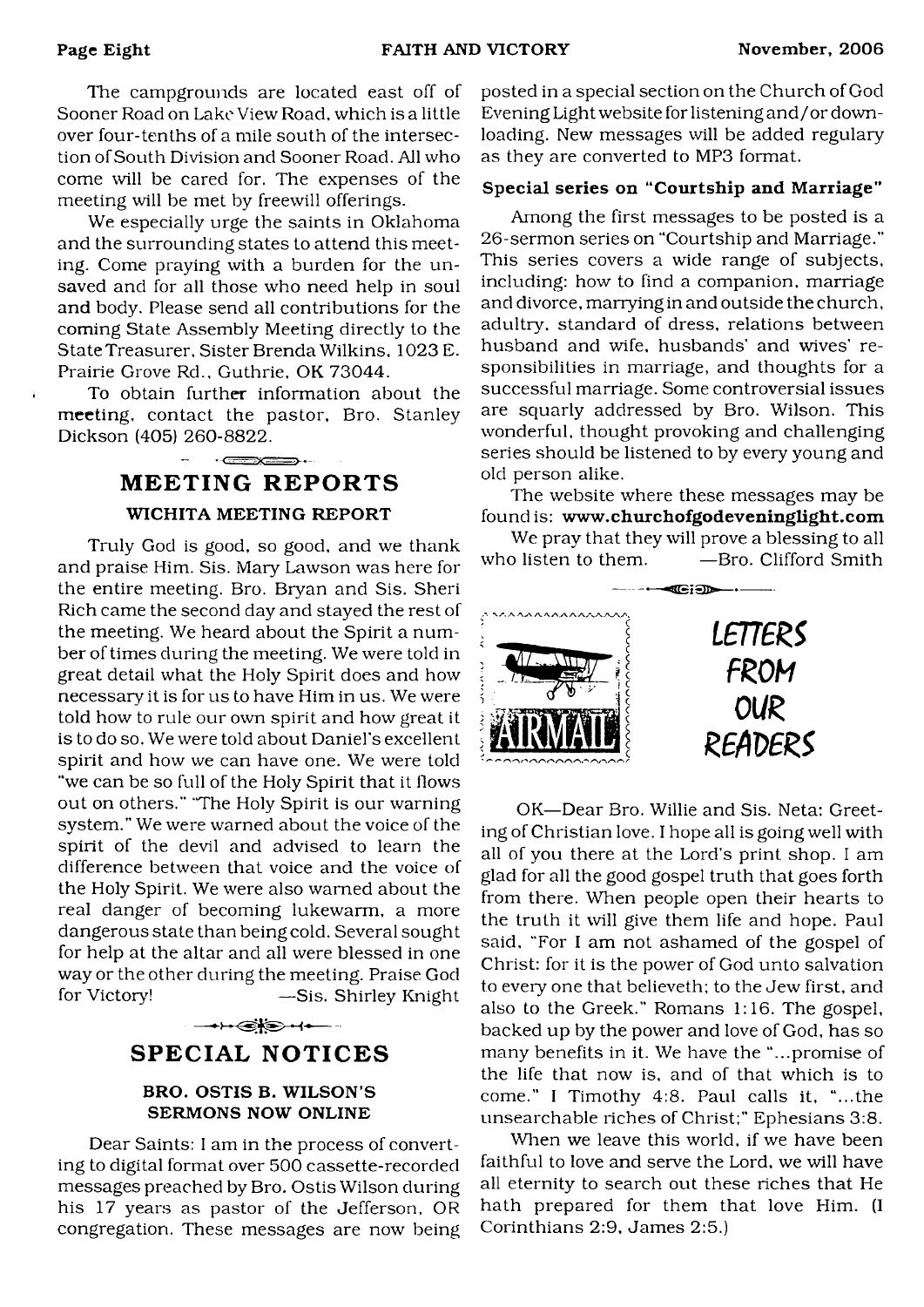Paul said again, "But we have this treasure in earthen vessels, that the excellency of the power may be of God, and not of us." II Corinthians 4:7. Since we have such a wonderful treasure offered us, it is no wonder that men like Moses were willing to forsake the pleasures of sin which were but for a season that he might gain that eternal reward. Paul, in I Corinthians 9:24-27, compares it to running a race and teaches us to be temperate in all things that we might gain the prize. Then he says, "But I keep under my body, and bring itinto subjection: lest that by any means, when I have preached to others, I myself should be a castaway."

Your brother in Christ. —T. V. McMillian

MO—Dear Bro. Willie and Sis. Neta: I send greetings of love and thanksgiving to you and trust that you are experiencing every day the blessings of our dear Savior. As the song says, "Not a friend seems half so precious. When my Savior talks with me." As I think on this I realize how not only a friend is half so precious in comparison to Jesus speaking to my soul, but also, how empty my opinions, how shallow my feelings, how lacking I am in understanding, and how unimportant my reputation, if any of the above would keep my Savior from communing with my soul.

The Scripture in John 10:18 has been much on my mind recently. Jesus, speaking of His life, says, "No man taketh it from me, but I lay it down of myself. I have power to lay it down, and I have power to take it again...." I am made to realize that we have the power, also, in our hands to lay down our life, or retain it selfishly. Jesus said in another place that He could have called twelve legions of angels to deliver Him from laying down His life. But He chose to lay it down! Am I choosing to keep my life or am I choosing to lay it down? Are my ideas, attitudes, disposition and ways worthy of keeping if Jesus asks me to lay it down? John says that Jesus laid down His life for the brethren. How much laying down of our life are we seeing today for the brethren? May God help us all to learn how to lay down our lives for Jesus and for the cause of Christ and His body in the world today.

Love and prayers, —Sis. LaVerna Probst

MO—Dear Bro. Willie, Sis. Neta: This morning I felt the Lord wanted me to write and tell what He has done for me lately.

When we lived at Senath, MO, one day I was working in the flowerbed and a rose bush limb hit the side of my face and a thorn stuck in my face. I pulled it out, not giving it much thought. However, through the years that place would flare up and get real sore. It would clear up but always when I touched the place it felt like there was something in it that pricked. This continued for over thirty-four years. Recently it flared up and was pretty painful, so I was quite concerned. I requested prayer and I was praying earnestly. In just two or three days I got up one morning and felt something barely fastened to one side of that sore. I pulled it off. It was a fleshcolored hard flat piece about the size of the end of my little finger and had a black speck in the middle of it, which I think was a tip of that brier. Thanks to my heavenly Father and loving Lord that place has healed up and no pricking is felt in it anymore.

Not long after that, one morning I got up and my right eye really was causing me pain. I asked for prayer again. It was normal in a few hours and has had no pain since. All praise to my dear Lord!

Dear ones, *time is running* out. We are swiftly being ushered to a *real eternity* and a *real judgement* Prophecies are being fulfilled. Jesus said in Matthew 24:33 "So likewise ye, when ye shall see all these things, know that it is near, *even* at the doors." In Mark 13:33 Jesus said, 'Take ye heed, watch and pray: for ye know not when the time is." And in verses 35-37 He warns us to "watch." It behooves us to be watchful and prayerful. Read the Word of God and let the Holy Spirit fill our heart and life with good fruits, for we want to hear our Lord say, ".. .Well done, *thou* good and faithful servant:...enter thou into the joy of thy lord." And not the words, "I never knew you." "For the great day of his wrath is come; and who shall be able to stand?" Revelation 6:17. May God help us to all take heed and be ready. I am striving, and by the grace of God and His love and mercy, I'll make it.

God has made Himself real to me. One night I was awake praying and after prayer I had the thought, "I wonder what Heaven will really be like?" There was something so glorious and beyond words that swept over me for only a few seconds. It was so celestial that this old terrestrial body couldn't take it. It was so wonderful. Then another night I was awake praying and a face appeared upon the ceiling. It had whiskers,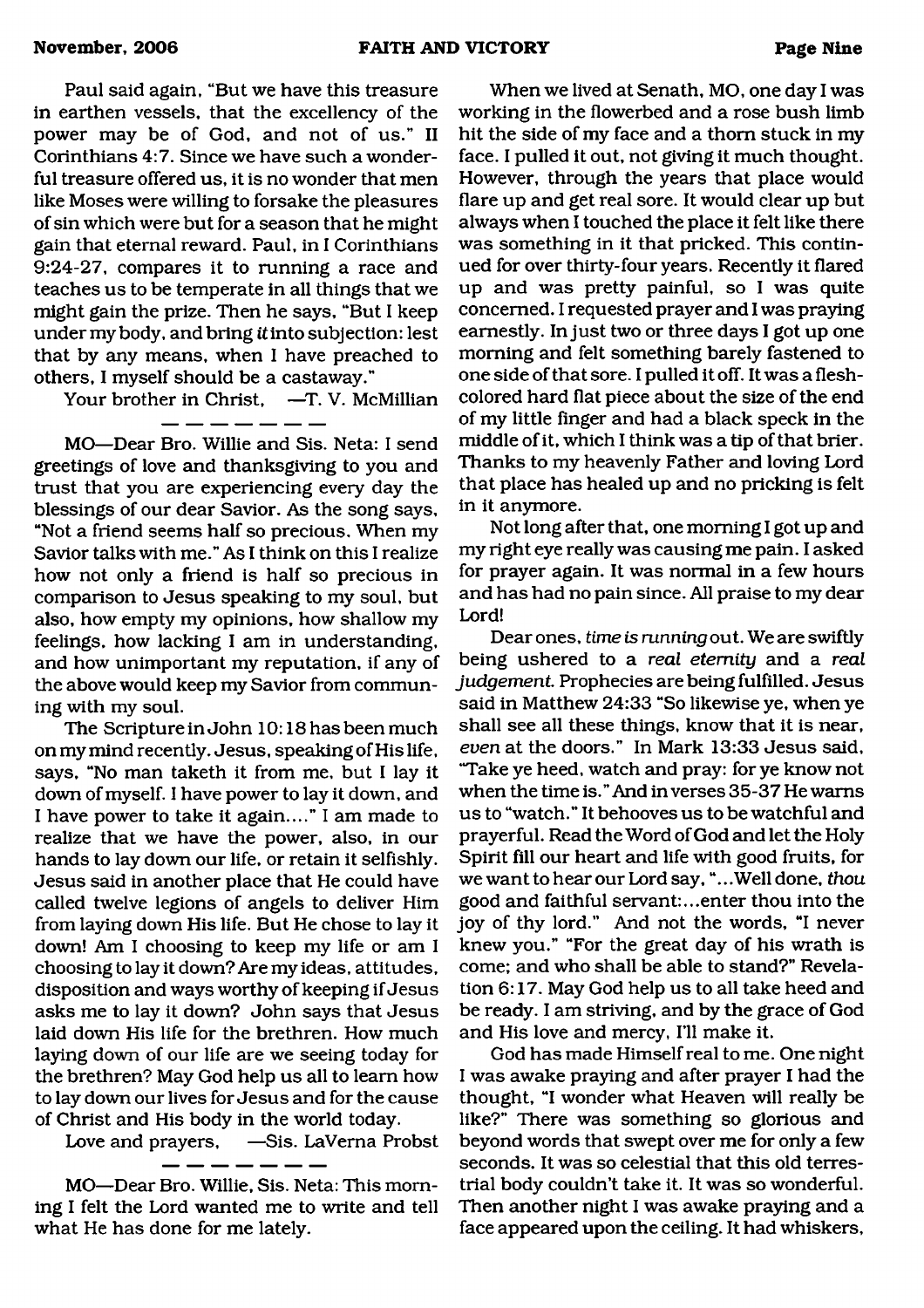but the kindest eyes and most pleasant smile looking down on me. Not too long after that I was awake and praying and there appeared three little angels dressed in white. They looked like they were about two years old. I could see their little bare feet, their silky looking chestnutcolored hair and their wings. They were flying together toward the west. These things have encouraged my heart and were so precious to see.

Dear ones look up, Jesus said, "And when these things begin to come to pass, (prophecies) then look up, and lift up your heads; for your redemption draweth nigh." Luke 21:28.<br>God bless. In love. —Sis. Natali

God Bis. Natalie Allen

CA—Bro. Willie and saints: Greetings in the Lord Jesus. The Lord has been so good to me. I felt inspired of the Lord to share some of His goodness and exceeding mercy and of the greatness of His faithfulness to me. The Lord tells us and encourages us to tell of His goodness and wonderful works unto us.

First of all I am so thankful to be saved and sanctified and very much encouraged through the mercy and grace of God. I do so much appreciate the greatness of the Lord's patience and long suffering with me.

This past August 18, 2006 was a year since my wife, Wilma, has been gone to be with the Lord. There have been times since she has been gone that 1 have had deep sorrow and heaviness of heart. But the Lord has been faithful to just come right in and comfort my heart in those times. I do appreciate that. The Lord is so good!

Thursday. October 19, 2006, at midday I became very sick. My body became full of pain and suffering and in great distress. I was under a heavy attack by the enemy of my soul. The suffering and distress of my body was so intense I could feel and hear my blood pumping in my head. It caused my blood pressure to go very high. I became very weak and had difficulty caring for myself. I was alone and had no one to help me.

The devil was pressing me hard! He was working hard to bring me to a sense of despair and hopelessness. I was continually, earnestly calling on God. However I didn't seem to get any relief and the devil was working to bring me to a sense of despair and hopelessness. He was injecting thoughts such as "Oh! What am I going to do?" But my thoughts were "I'm going to trust God. That is what I'm going to do, devil! I am going to continue to wait for the Lord." The devil continued to press me in my mind and in my body. The pain and suffering was extremely great. I continued to resist the devil and held my ground in trusting and looking to the Lord for deliverance. I was earnestly calling on the Lord. I finally got some relief and called for prayer. The Lord gave more relief after I called for prayer. This relief came even before I hung up the phone. It was given before there was time for prayer to be offered. After I had called for prayer the Lord blessed me to drop off to sleep. When I awoke some hours later the Lord had blessed my body. The condition that I was in could easily have brought death for me had not the Lord had mercy. The Lord pities those that fear him. Also His eyes are upon the righteous and His ears are open to their cry. The Lord is surely good to them that fear Him and hope in His mercy. I truly appreciate the Lord's goodness to me and the wealth of His mercy to my soul, mind and body. I do appreciate the privilege of trusting the Lord. It is then that I delight in Him.

I 'm not saying when we purpose to trust the Lord that the battles don't get hot and hard, some are of long duration. The Scriptures teach us that satan is at our right hand to stand against and resist us. (Zechariah 3:1.) So you and I should expect a fight if we are going to trust the Lord, this is where we get the honey out of the rock. This is the way we are strengthened and increased in God. The Bible speaks of getting honey out of the rock. God allows hard and difficult things to come upon us that He may give us that enduring honey. The only place this enduring honey is found is in the rock of pain and suffering; in things that are hard and difficult to deal with. This suffering can be in any form God sees fit for us.

May the Lord bless each of you,

—Bro. Charles Parrish <u> 2007 - 2008 - 200</u>

OK—Dear Bro. Willie and Sis. Neta: Jesus has been good to me! The Lord totally removed a place that changed color and bled. Another place came and it reacted the same way. I was anointed and prayed for and after some time part of it came off. Though it is not completely gone there is a very definite change—it is improved. There is no more bleeding and it is much smaller. There is a real difference!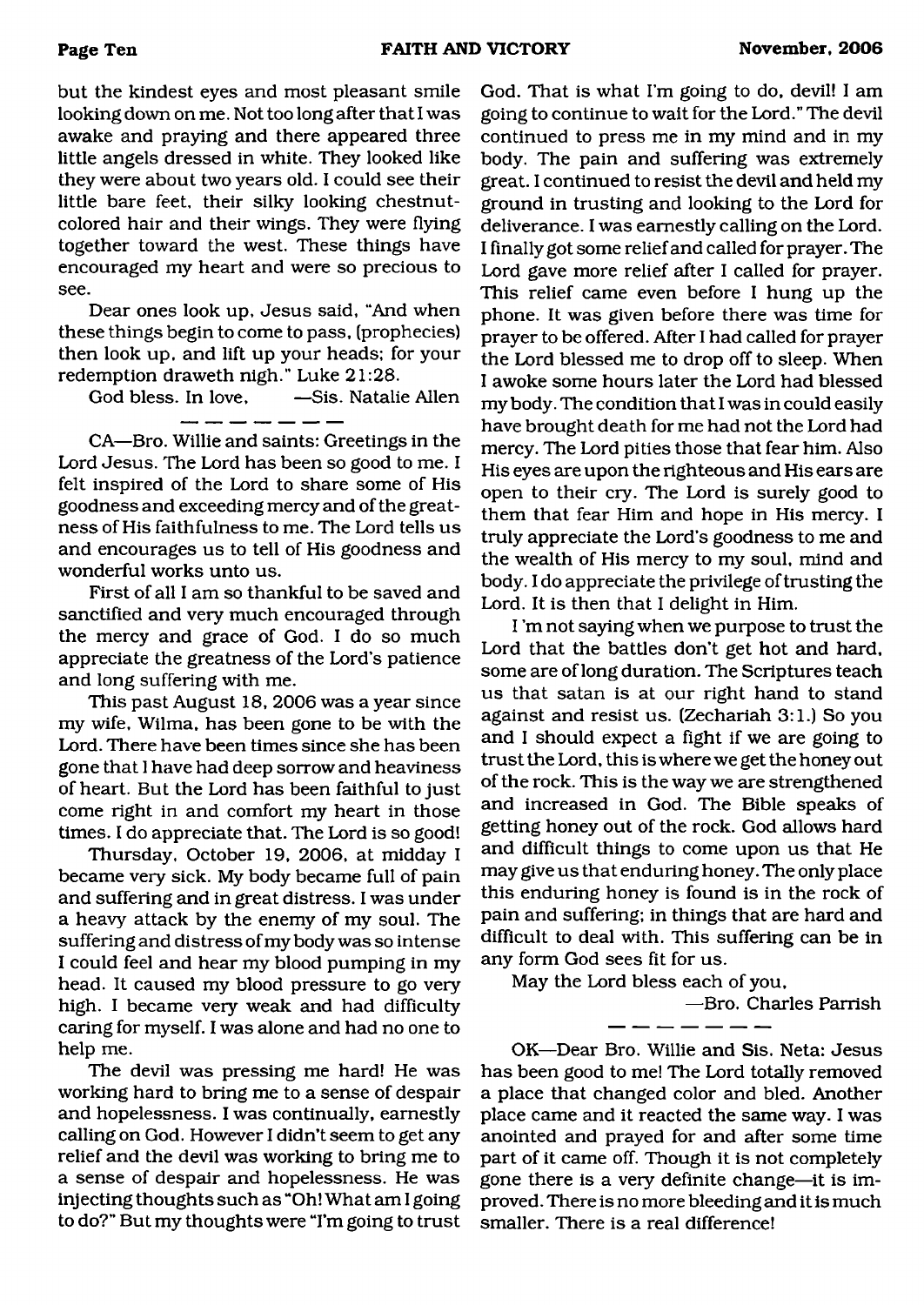May God bless you and the workers and may the Faith and Victory paper be available for reading until Jesus comes! God bless you all!



**Alice Marie Hall** was bom October 19, 1946 to Douglas and Nyda Hall of Mobile, AL. Before Alice was a year old, the family moved to Louisiana where she grew up on dairy farms in the pinewoods near Loranger.

Alice is preceded in death by her parents Douglas and Nyda Hall, her sister, Jo Beth Hall, and brother, James Hall, Sr. With Alice's passing, the family is reunited in Heaven.

Alice graduated from Southeastern Louisiana College with a degree in education. She was a long-time resident of Lexington, KY where she taught elementary education for many years.

Alice returned to her home place in November of2002. She resided there until her death on October 27, 2006, after recently celebrating her 60<sup>th</sup> birthday.

Alice is survived by her sister-in-law, Brenda Hall, of Pineville, LA; nephew, Jim Hall, of Texas; niece, Jodie Hall Mallette, of Pineville, LA; and by great nieces and nephews. She is also survived by her aunts, Clarice Pruitt and JoAnne DePhillips, both of Loranger, LA; cousins, Genece Doolittle and Lynne DePhillips, both of Loranger; and by Belva Hall Maxwell, Benny Best, Clara Owens, Clarence Hall and Carver Hall all of North Carolina.

The funeral service was conducted by Bro. Steve Elston and Bro. Michael Williamson, with burial at Oak Grove Church of God cemetery in Loranger, LA.

-woo Took gov

# <span id="page-10-0"></span>**Earn Respect**

#### **Sis. Charlotte Huskey**

Proverbs 31:28, "Her children arise up, and call her blessed;..." Believe that your children want to bless you and let your conduct excite that kind of love. Proverbs promises the virtuous woman that her children will rise up and call her blessed. We can have the same promise, although the idea that children will bless their parents is foreign to most people—even some who believe in God. When faced with an angry rebellious teen-ager, sometimes the best most godly parents doubt the child will ever bless them. Sometimes a lack of training in younger years is responsible for this. If we have failed let us repent and start today to cultivate in our sons and daughters a desire to bless us.

Respect is a foundation stone on which this desire is built. There are three reasons why respect is important:

1. The child's relationship with their parents provides the basis for their attitude toward every other form of authority that they will encounter.

2. If your daughter is to accept your values when she reaches her teen years, then you must be worthy of her respect during younger days. When children can successfully defy your authority during formative years, they develop a natural contempt for everything you stand for.

3. Unless a parent gains respect, standards cannot be transmitted to the child. Young children typically identify their parents (especially the father) with God. If Mom and Dad are not worthy of respect, neither are their morals or convictions. If the child can manipulate the father or mother they will feel he or she knows more than the parent does. Can we see how respect is critical?

Our society is bombarded on every side by subtle messages that parents and children are at odds with each other. Usually parents are the "meanies" and the poor innocent children are being taken advantage of or abused. I know there is much, much child abuse but I also believe that fear of abusing has caused some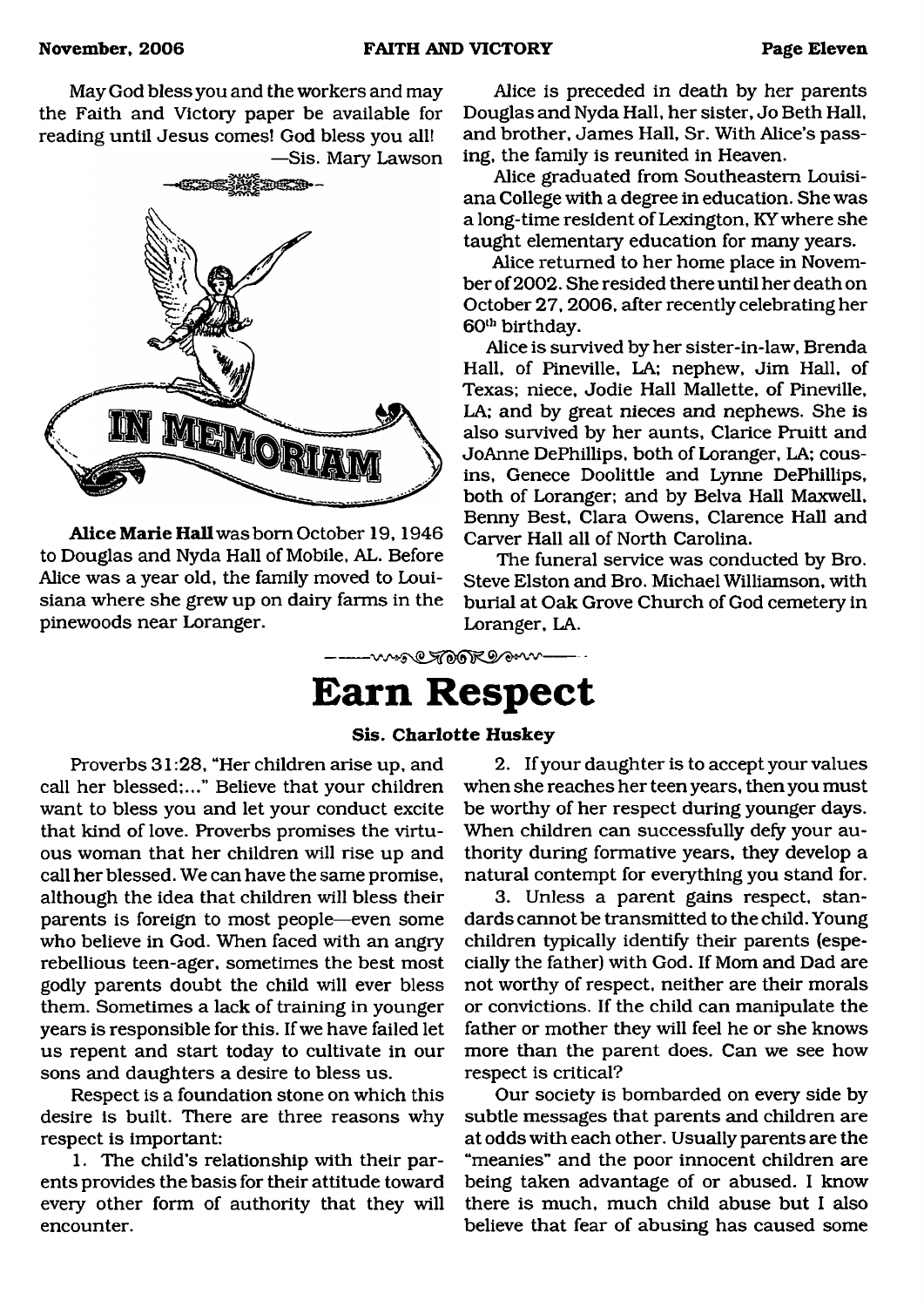good parents to be far too flexible with their children. One of the devil's master plans is to destroy families; to get them out from under authority which is God's umbrella of protection. Every child is born with a spirit. His or her spirit wants God's approval. To have God's approval your sons and daughters must obey the fifth commandment: "Honour thy father and thy mother:..." Exodus 20:12. There is a war inside every child. You must help your child's spirit win over his selfish flesh by training him to respect you and by conducting your life in a way that deserves his respect.

Realize they will not honor you naturally. The very nature of a child makes him or her unable to control himself. They will naturally yell when angry or fight when afraid. You must curb this consistently by a soft rebuke. "A soft answer tumeth away wrath:..." Proverbs 15:1. You must insist upon allegiance, for you represent God to them. Never allow mockery. 'The eye *that* mocketh at *his* father, and despiseth to obey *his* mother, the ravens of the valley shall pick it out, and the young eagles shall eat it." Proverbs 30:17.

At birth every child is without respect and totally selfish. Who enjoys a selfish child? His friends? No. His teachers? No. His siblings? No. A good parent will not allow a child to nurture selfishness. Parents know things are not fair in adult'life. Love will train a child to enjoy life when they end up with the smallest cookie, or do not get their fair share of pie. Love will teach them to change what they can change and be content with what they cannot change. "But godliness with contentment is great gain." I Timothy 6:6.

Children disrespect parents who do not take the time or have the strength to make them behave properly. A properly trained child will sit quietly during worship, be quiet while Dad (or others) are resting or adults are conversing. Then he will hear people comment, "What a nice child." Or "Your son is exceptionally good." When he hears these comments he will feel the whole world loves him. He will respect you because you made him be that "good child." "Withhold not correction from the child:...Thou shalt beat him with the rod, and shalt deliver his soul from hell." Proverbs 23:13-14.

Respect is earned by respecting your spouse. A child will mentally and sometimes physically fight against a parent who does not respect the other parent. Fathers, are you willingly laying down your life for your wife as Christ did for the church? Mothers, are you willingly laying down your desires and opinions and quietly submitting to their father's opinions? (Ephesians 5:22, 33) Be strong to stand by home rules and Christian principles when you are tested. Some children test the rules because they are insecure. Sometimes children will use other adults (peer pressure) to get your permission to do what they want. If you will kindly stand by the rules you and your spouse have established they may become angry but will later respect you for your strength. Show them you love God with all your heart, with all thy soul, with all thy strength, and with all thy mind (Luke 10:27.) by praying and reading God's Word every day. Let them see you spending your time wisely and cheerfully sacrificing for others. "...Thou shalt love thy neighbour as thyself." Matthew 22:39.

Show genuine interest in their interests, looking carefully at what they show you or into their eyes when they are speaking. It seems that strength, love, and encouragement is transmitted through eye contact. Sacrifice your desires for theirs. Put aside your goals for a few minutes and listen to them talk or play a simple game with them, or let them help you clean when it would be easier to do it alone. If we would bundle all the minutes we spend in individual attention they would only be a few, but the good they do cannot be measured. By your everyday actions your children will know if you are selfish or unselfish and will respect you accordingly.

Make him respect others. Usually children have friends because they respect others. "A man *that hath* friends must shew himself friendly:..." Proverbs 18:24. When you train your child to respect others he or she will have friends and appreciate you for it, although he may not tell you until he starts training his own children.

Be a friend to your child and train him to be a friend of Jesus. Christ proved His love for His disciples by preparing them to continue in the real world after He was gone. He did this by imparting His wisdom to them. The greatest love we can give to them is to connect them to God's wisdom. By passing our wisdom on to our children as Isaiah 28:13 says, "...line upon line; here a little, *and* there a little;" they will grow up being responsible teens. Teens will believe our advice is good if during their younger years they have seen that what Mom and Dad forced them to do worked out best.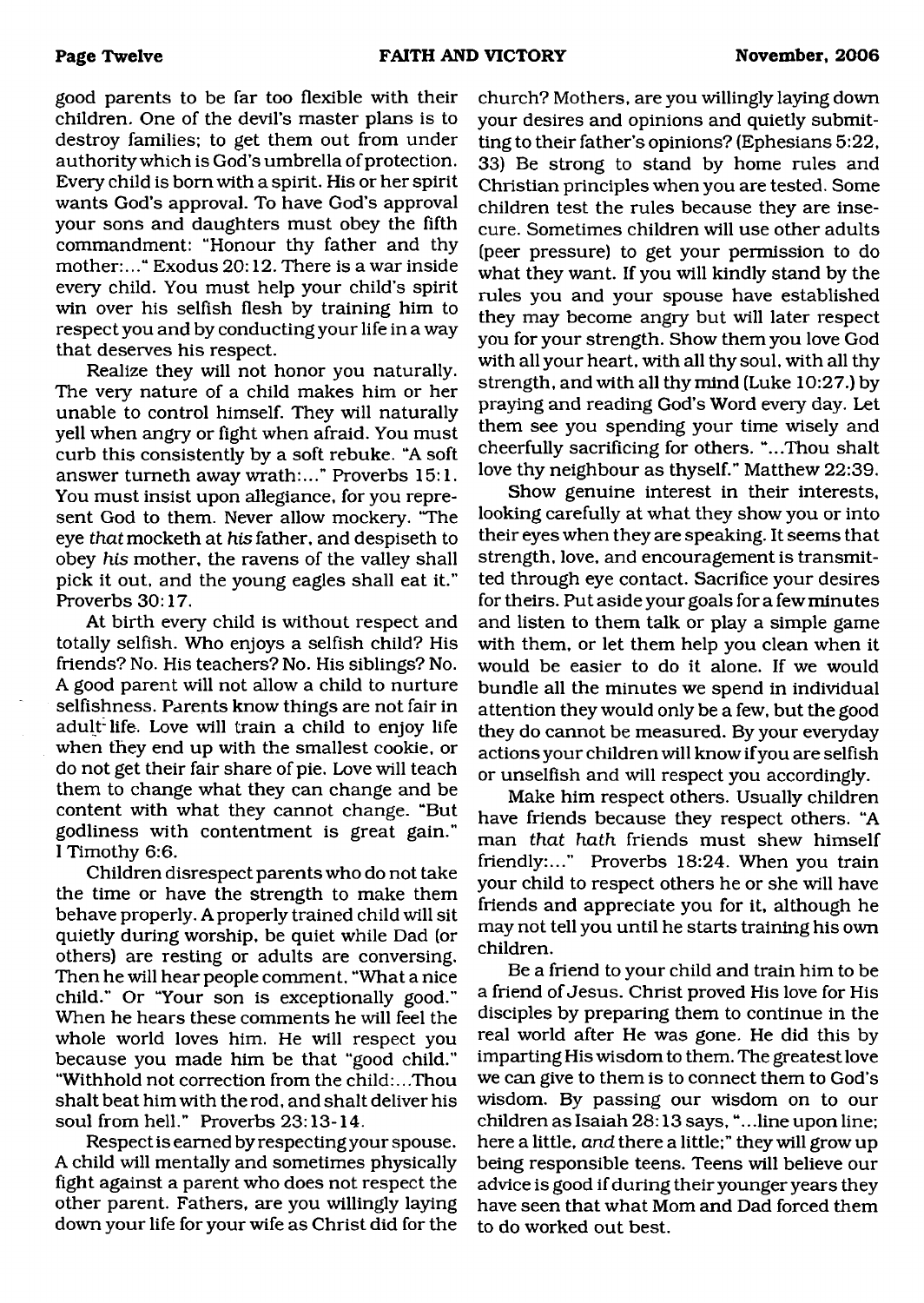In most cases defending your child when others try to correct him will cause him to disrespect you. At such times we must remember that every child is bom with a nature to lie in self-defense. Defending him if he is lying (which you do not know) will add more guilt and thus increase his misery. He will unconsciously blame you for his misery. It is best to take time to explain your doubt, give needed discipline and relieve his guilt. This may anger the child but it will teach him that your love is deeper than the moment. And it will gain respect if he is lying. Our goal is not a quick fix for current problems but to prepare our children for adult life.

Our children will respect us when we train them to do their best. When parents criticize the demands of teachers or caregivers or allow their child to do a job half way, the child will be happy because he escaped temporary trouble. However these actions will later cause disrespect for that parent. (Two of my adult children said to me, "You should have made me study harder.") Appreciate the crude drawings, messyjobs, and barely readable letters when small. But don't praise him when you know he could have done better. "Even a child is known by his doings, whether his work *be* pure, and whether *it be* right." Proverbs 20:11. His third grade teacher will not accept a first grade work. His employers will not accept many half-done jobs. Prepare your child for the real world and he will respect you and thank you. He or she will bless you as in Proverbs 31:28, "Her children arise up, and call her blessed;..."

## *bBabiei b on 't 0(eep*

*Mother, oh Mother, come shake out your cloth emptg tfie duitpan, potion the motfi, hang out tfie waihing and buttez the bzead, iew on a button and make up a bed.*

Where is the mother whose house is so shocking? *zShe i up in the nunezg, bbiajubbg locking.*

*Oh, 0'oe gzown ikiftbea ai Jltttle H3og !Bbue Ibulbabg, zockabge, Lulbabg loo.J d^Lihei ate waiting and bilfi aie pait due (bPat-a-cake, dazling, and peek, peekaboo}.*

*Dhe ihopping* l *not done and theie* i *nothing jot itew and out in the gazd theie i a huffababoo* but I'm playing Kanga and this is my Roo. *-Hooh! crfzen t hez egei the moit wondezfub hue? Ifubfabg, zochabge, bultabg boo}.*

*Dhe cbeanuig and iczubbing wibb wait tibb tomozzow, joz cfiibdzen gzow up, ai 0've beamed to mg iozzow. sSo cjuiet down, cobwebi. f0>ust go to ibeep. 0 'm locking mg babg and babiei don't keep.* — *c/futh oz ^Ltnknown*

## **SOAP POWDER AND GRACE**

ໞ<del>∕©}©©≫</del>⊶

(Continued from page 3.)

sufficient for thee: for my strength is made perfect in weakness...." II Corinthians 12:9. Sustaining grace enables us to avoid being cast down. "Now...our Father, which hath loved us, and hath given us everlasting consolation and good hope through grace, Comfort your hearts,..." II Thessalonians 2:16-17. Sustaining grace is available to us at just the right time. "Let us therefore come boldly unto the throne of grace, that we may obtain mercy, and find grace to help in time of need." Hebrews 4:16.

Sustaining grace keeps us from bitterness. "Looking diligently lest any man fail of the grace of God; lest any root of bitterness...trouble you,..." Hebrews 12:15. Sustaining grace matures us through suffering. "But the God of all grace,...after that ye have suffered a while, make you perfect, stablish, strengthen, settle you." I Peter 5:10. "Wondrous grace, pure gift from heaven! Grace to set the captives free! Grace of God, so kindly given By the Savior unto me."

The grace that quickens, that convicts of sin, that consoles, that instructs, that sustains, that protects, that keeps, that perfects, is available to us through the Father, the Son and the Holy Spirit.

"He giveth more grace as the burdens grow greater, God sendeth more strength as the labors increase. And to added affliction, God adds His mercy, and to multiplied trials. His multiplied peace. His grace has no limit. His love has no measure, His power has no boundaries known unto men. For out of His infinite riches in Jesus, He giveth and giveth and giveth again."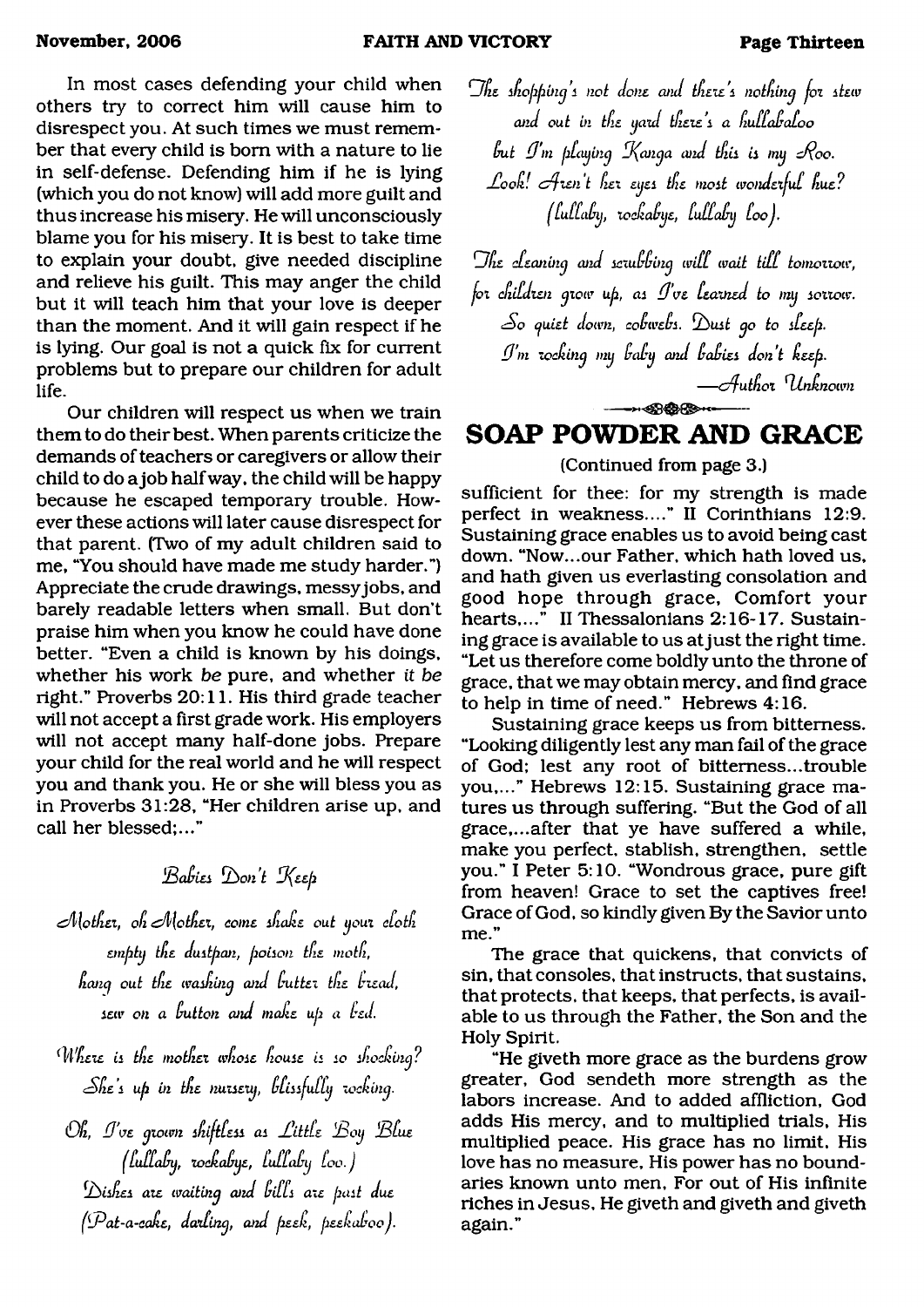# **"Um-Um Good"**

#### **By Sis. Connie Sorrell**

After three hours in the kitchen cooking, baking and cleaning, I finally had reached the moment when I put the last clean dish in the cabinet and wiped off the cabinet tops. The floor had already been swept, and the leftovers tucked away in the refrigerator. I glanced around the kitchen and sighed. I enjoy cooking and feeding my family and guests when we have them, but it is nice to feel the work is done and everyone is satisfied.

Compliments about the meal warmed my heart as I turned off the kitchen lights and went into another room to work. I was sewing on our little girl's dress when I heard someone opening the refrigerator in my clean kitchen. Who was already hungry after stuffing their stomach an hour ago?

I went into the kitchen to catch the culprit.

Our little girl smiled up at my stern face. "Um-um, good. Mama!" she exclaimed. She was already helping herself to the leftover plate that was to be her brother's lunch for the next day. "Um-um, good," she repeated, watching my facial expressions.

Her worried look softened my face. "Honey, ask Mama before you come and get into things," I scolded mildly. "You really shouldn't be hungry so soon after the meal."

"Uh-huh, Mama, I am," she informed me. "Good! Good! Good!"

My daughter's sweet compliments dissolved my frustration over her messing in my spick and span kitchen. I made an agreement with her that she could eat part of the food on the plate now and save some for later.

"Thank you, Mom," she said as we hugged.

So, what Mother would deny her child good food? Jesus said that a loving parent wouldn't give their child a stone instead of bread, or a serpent instead of fish, but that we want to give good food to our children when they ask. Even so our heavenly Father is a loving parent who loves to give good food to His children. (Matthew 7:9-11.)

Our Father wants us to **ask.** Jesus told about a widow who continually came before an earthly judge for help. At first the judge was upset with her and did not want to help her. She wasn't discouraged by his frowns, but she kept her courage and faithfully pled for mercy. I would say she was polite and respectful. Perhaps she complimented the judge about his fairness. Whatever discourse took place we do not know but the judge finally answered her plea. Jesus commended the widow and told us that God would avenge His own elect, which cry day and night unto Him. (Luke 18:2-5)

Not only should we cry unto the Lord for help in time of need, but also He wants us to be hungry for His righteousness. He tells us to taste of the Lord's way and find that it is good. Then desire His Word as a newborn babe desires milk. As we grow spiritually, we need to eat deeply of the meat of the Word that will make us strong. (Psalm 34:8, I Peter 2:2-3, Hebrews 5:13-14.)

Should we be satisfied with one big spiritual meal a day? Apostle Paul wrote in I Thessalonians 5:17 to "Pray without ceasing" or the first Psalm says that God's children delight is in the law of the Lord; and in His law doth he meditate day and night. We are exhorted in I Corinthians 10:31 to "...do all to the glory of God." It sounds like we need to nibble and snack on spiritual food all day long. Our hourly strength is communication with the Lord, and we should be hungry to read the Bible.

The Lord wants His children to be fat on spiritual food, "...hearken diligently unto me, and eat ye *that which is* good, and let your soul delight itself in fatness." Isaiah 55:2. Read, meditate, digest and eat some more. It is our meat and drink to do His will, so indulge yourself and don't think about a waist line.

The Lord will never turn us away from His table nor stop us from eating. Assemble with God's people and feast upon His Word. The Lord has said, "And I will give you pastors according to mine heart, which shall feed you with knowledge and understanding." Jeremiah 3:15.

A sanctified pastor will feed his congregation freshly prepared meals that he received from the Lord. Go as often as you can, every time you can to His banqueting house, and share in the love and fellowship of a family reunion. (Song of Solomon 2:4.)

Praise the "Chef' Who gave His body and blood that we can enjoy the salvation of the Lord. "For the bread of God is he which cometh down from heaven, and giveth life unto the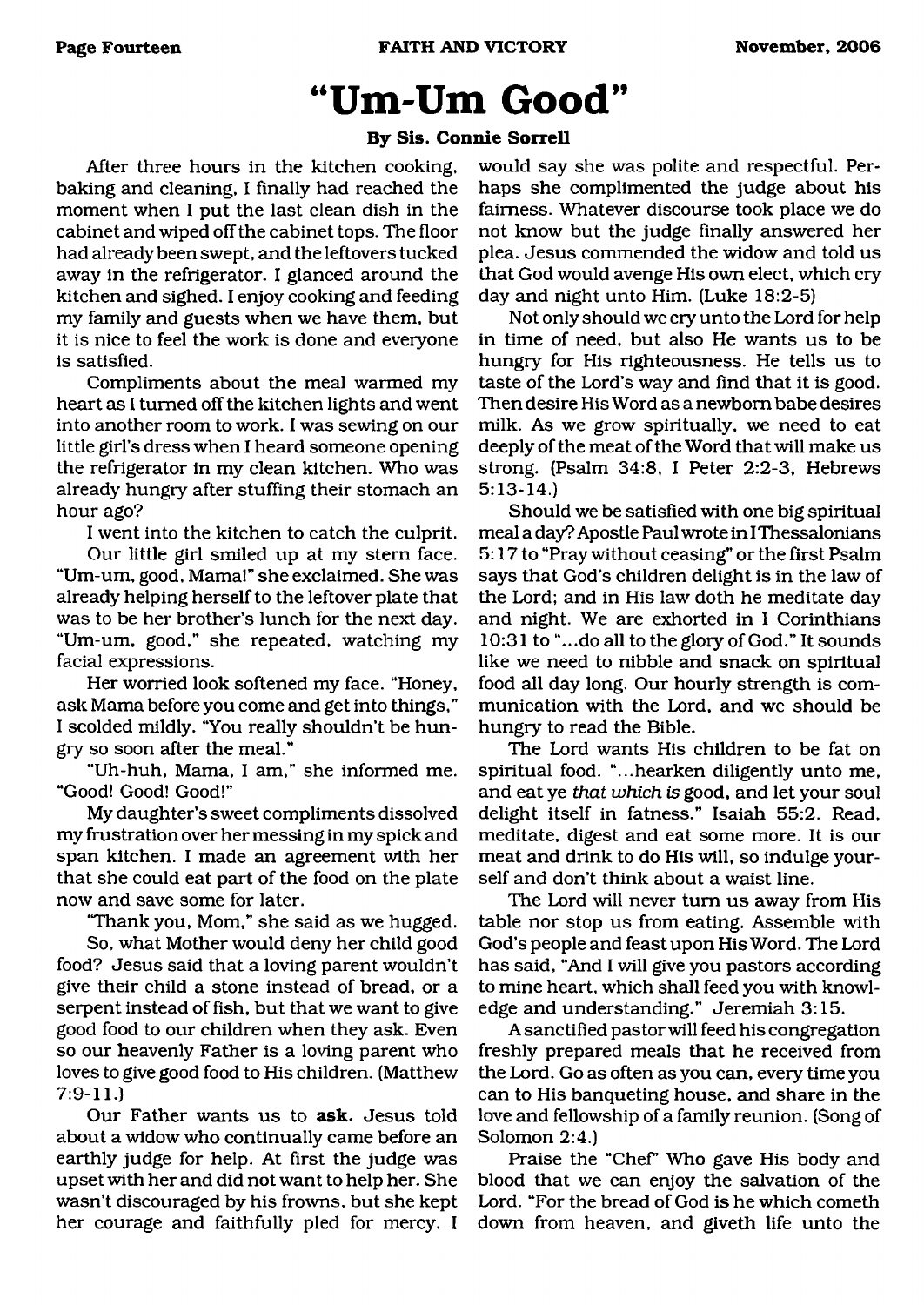world." John 6:33. Oh, this bread of life will satisfy the longing in the heart for peace and happiness. Jesus will fill the soul with all the good fruits of the Holy Spirit. Let us all drink from the same Rock Who was faithful to those before us. "And did all drink the same spiritual drink: for they drank of that spiritual Rock that followed them: and that Rock was Christ." I Corinthians 10:4.

Praise the Lord Jesus Christ who broke His body and spilled His blood that we might come unto the presence of the Father and dine!

Well, my kitchen will always be open for more meals at our house, and I know other mothers who want their children to eat and enjoy the good food they have prepared. Just remember that no matter how big of a meal you eat at one time, you will be hungry again later. So when the leftovers are put away, the kitchen is clean, and the cook is tired, meditate upon the Father's meat and get as fat as you want.

## <span id="page-14-0"></span>**The Purity of God's Handiwork**

 $\frac{1}{\sqrt{2}}\left( \frac{1}{\sqrt{2}}\frac{1}{\sqrt{2}}\right) \left( \frac{1}{\sqrt{2}}\frac{1}{\sqrt{2}}\frac{1}{\sqrt{2}}\frac{1}{\sqrt{2}}\right) \left( \frac{1}{\sqrt{2}}\frac{1}{\sqrt{2}}\frac{1}{\sqrt{2}}\frac{1}{\sqrt{2}}\right) \left( \frac{1}{\sqrt{2}}\frac{1}{\sqrt{2}}\frac{1}{\sqrt{2}}\frac{1}{\sqrt{2}}\right) \left( \frac{1}{\sqrt{2}}\frac{1}{\sqrt{2}}\frac{1}{\sqrt{2}}\frac{1}{\sqrt{2}}\right)$ 

"Unto the pure all things are pure, but unto them that are defiled and unbelieving, is nothing pure; even their mind and conscience is defiled." The above Scripture shows how purity of mind imparts purity to external things; it gives an insight into those who think Gods thoughts after Him. The impure in thought can not even look on the pure and think them pure, but from their own evil and impure thoughts they put evil construction even on the beautiful handiwork of God. and think many things were created for lustful and evil purposes.

No wonder that from such a source there are so many evil minded, impure children brought into this world who, in turn, are clothed with the same impure thoughts and minds that possessed their parents. We, as parents, should be clothed with pure minds, then teach our children the purity of the Lord's handiwork in all His created beings. How mankind is becoming degenerated! One generation after another, handing down unclean and evil thoughts, are not able to look on the beautiful design and plan of God in His work of reproduction, without vulgar and impure thoughts.

What can we expect of the offspring? If the parents' minds are defiled, will they not be likely to impart the same to the children? How can they teach them to look at God's plan in purity, if they, themselves put a vile and evil construction on it? Usually children look at things from

the same standpoint as the parents, hence, let the children be taught purity in word and action. Give them a foundation for clean and pure thoughts, and clean and pure actions will result. Be yourself all you want your child to be. Do not correct and punish him for things or even words and actions that he sees in you.

Sometimes parents think they can do things without their children seeing or hearing of it. Parents, the reflection will be there and sooner or later the tale will be told. Let your children think their parents are the purest in the world, and try by every word and action to prove it so to them. It will have its impress on their hearts and lives. Do not allow anything in yourself you would not want developed in your child.

The noble and pure man or woman you want to see in your child, let it be a reflection of what he sees in you. Weeds grow very easily, but good, fruitful plants need great care and tender, patient tending. It requires an effort to live pure and holy, just as it requires great care and labor to keep your garden clean and free from noxious plants.

| Bible<br>L'essons<br><i>NUTITIN</i>                                                                       |  |
|-----------------------------------------------------------------------------------------------------------|--|
| <i>UBLE</i><br>"Beholding as<br>in a glass the glory of the Lord,<br>we are CHANGED" If Cor. 3:18         |  |
| Subscription Order<br>Please send_____________copy/ies of the<br>Bible Lessons quarterly to:              |  |
|                                                                                                           |  |
| City_________________State_____Zip______<br>Phone                                                         |  |
| Subscription rate: \$1.50 per copy per<br>quarter; or \$5.00 per copy for one year<br>(issued quarterly). |  |
| Please find enclosed payment in the<br>amount of $\mathsf{S}$ $\qquad \qquad$ .                           |  |
| Mail to:<br>FAITH PUBLISHING HOUSE<br>P.O. BOX 518                                                        |  |
| GUTHRIE, OK 73044<br>11/06                                                                                |  |